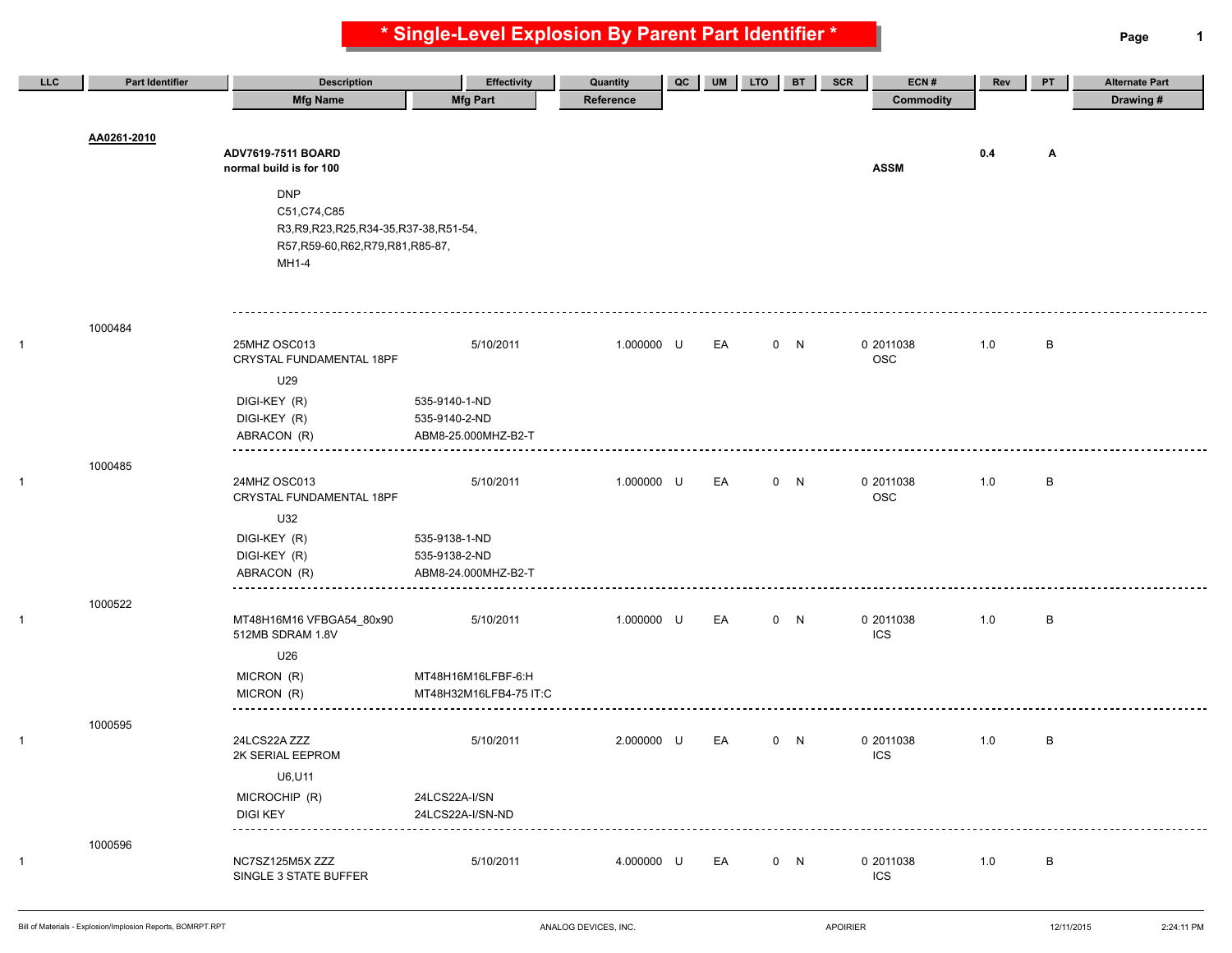**\* Single-Level Explosion By Parent Part Identifier \* Page 2**

| <b>LLC</b>   | <b>Part Identifier</b> | <b>Description</b>            | <b>Effectivity</b>                    | Quantity   | QC | <b>UM</b> | <b>LTO</b> | <b>BT</b> | <b>SCR</b>  | ECN#             | Rev   | PT           | <b>Alternate Part</b> |
|--------------|------------------------|-------------------------------|---------------------------------------|------------|----|-----------|------------|-----------|-------------|------------------|-------|--------------|-----------------------|
|              |                        | <b>Mfg Name</b>               | <b>Mfg Part</b>                       | Reference  |    |           |            |           |             | <b>Commodity</b> |       |              | Drawing#              |
|              |                        |                               |                                       |            |    |           |            |           |             |                  |       |              |                       |
|              |                        | U2, U12-13, U25               |                                       |            |    |           |            |           |             |                  |       |              |                       |
|              |                        | <b>FAIRCHILD</b>              | NC7SZ125M5X                           |            |    |           |            |           |             |                  |       |              |                       |
|              |                        | <b>DIGI KEY</b>               | NC7SZ125M5XTR-ND                      |            |    |           |            |           |             |                  |       |              |                       |
|              | 1000599                |                               |                                       |            |    |           |            |           |             |                  |       |              |                       |
| 1            |                        | 28.6363MHZ OSCJ850P1140X470-4 | 12/13/2010                            | 1.000000 U |    | EA        |            | 0 N       | $\mathbf 0$ |                  | 1.0   | B            |                       |
|              |                        | CRYSTAL FUNDAMENTAL 18PF      |                                       |            |    |           |            |           |             | <b>OSC</b>       |       |              |                       |
|              |                        | <b>Y1</b>                     |                                       |            |    |           |            |           |             |                  |       |              |                       |
|              |                        | <b>DIGI KEY</b>               | 300-8572-1-ND                         |            |    |           |            |           |             |                  |       |              |                       |
|              |                        | <b>DIGIKEY</b>                | 300-8572-2-ND                         |            |    |           |            |           |             |                  |       |              |                       |
|              |                        | <b>CITIZEN</b>                | HCM49 28.63636MABJ-UT                 |            |    |           |            |           |             |                  |       |              |                       |
|              | 1000600                |                               |                                       |            |    |           |            |           |             |                  |       |              |                       |
| $\mathbf{1}$ |                        | 12MHZ OSC015                  | 5/10/2011                             | 1.000000 U |    | EA        |            | 0 N       |             | 0 2011038        | 1.0   | B            |                       |
|              |                        | <b>OSCILLATOR 1.8V</b>        |                                       |            |    |           |            |           |             | <b>OSC</b>       |       |              |                       |
|              |                        | Y <sub>2</sub>                |                                       |            |    |           |            |           |             |                  |       |              |                       |
|              |                        | <b>DIGI KEY</b>               | 535-9413-2-ND                         |            |    |           |            |           |             |                  |       |              |                       |
|              |                        | ABRACON (R)                   | ASFL3-12.000MHZ-EK-T                  |            |    |           |            |           |             |                  |       |              |                       |
|              | 1000680                |                               |                                       |            |    |           |            |           |             |                  |       |              |                       |
| $\mathbf{1}$ |                        | AA0261 M25P80 U31             | 11/4/2011                             | 1.000000 U |    | EA        |            | 0 N       |             | 0 2011077        | 1.2   | $\mathsf{A}$ |                       |
|              |                        | 1000544                       |                                       |            |    |           |            |           |             | PRG              |       |              |                       |
|              |                        | <b>NUMONYX</b>                | M25P80-VMN6TP                         |            |    |           |            |           |             |                  |       |              |                       |
|              | 30-025261-01           |                               |                                       |            |    |           |            |           |             |                  |       |              |                       |
| $\mathbf{1}$ |                        | ADV7619KSVZ ZZZ               | 5/10/2011                             | 1.000000 U |    | EA        |            | 0 N       |             | 0 2011038        | 1.0   | B            |                       |
|              |                        | 3Ghz HDMI RX w/HDCP Keys      |                                       |            |    |           |            |           |             | <b>ICS</b>       |       |              |                       |
|              |                        | U17                           |                                       |            |    |           |            |           |             |                  |       |              |                       |
|              |                        | ADI (R)                       | ADV7619KSVZ                           |            |    |           |            |           |             |                  |       |              |                       |
|              | 30-025524-02           |                               |                                       |            |    |           |            |           |             |                  |       |              |                       |
| $\mathbf{1}$ |                        | ADSP-BF524BBCZ-3A BGA208      | 5/10/2011                             | 1.000000 U |    | EA        |            | 0 N       |             | 0 2011038        | 0.2   | B            |                       |
|              |                        | 300MHZ 17MM                   |                                       |            |    |           |            |           |             | <b>DSP</b>       |       |              |                       |
|              |                        | U28                           |                                       |            |    |           |            |           |             |                  |       |              |                       |
|              |                        | ADI (R)                       | ADSP-BF524BBCZ-3A                     |            |    |           |            |           |             |                  |       |              |                       |
|              | 30-025764-01           |                               |                                       |            |    |           |            |           |             |                  |       |              |                       |
| $\mathbf{1}$ |                        | ADP1715 MSOP8                 | 5/10/2011                             | 1.000000 U |    | EA        |            | 0 N       |             | 0 2011038        | $1.0$ | B            |                       |
|              |                        | ADJ 500MA REGULATOR           |                                       |            |    |           |            |           |             | ICS              |       |              |                       |
|              |                        | U40                           |                                       |            |    |           |            |           |             |                  |       |              |                       |
|              |                        | ADI (R)                       | ADP1715ARMZ-R7                        |            |    |           |            |           |             |                  |       |              |                       |
|              |                        | ANALOG DEVICES<br>DIGI-KEY    | ADP1715ARMZ-R7<br>ADP1715ARMZ-R7CT-ND |            |    |           |            |           |             |                  |       |              |                       |
|              |                        | ---------                     |                                       |            |    |           |            |           |             |                  |       |              |                       |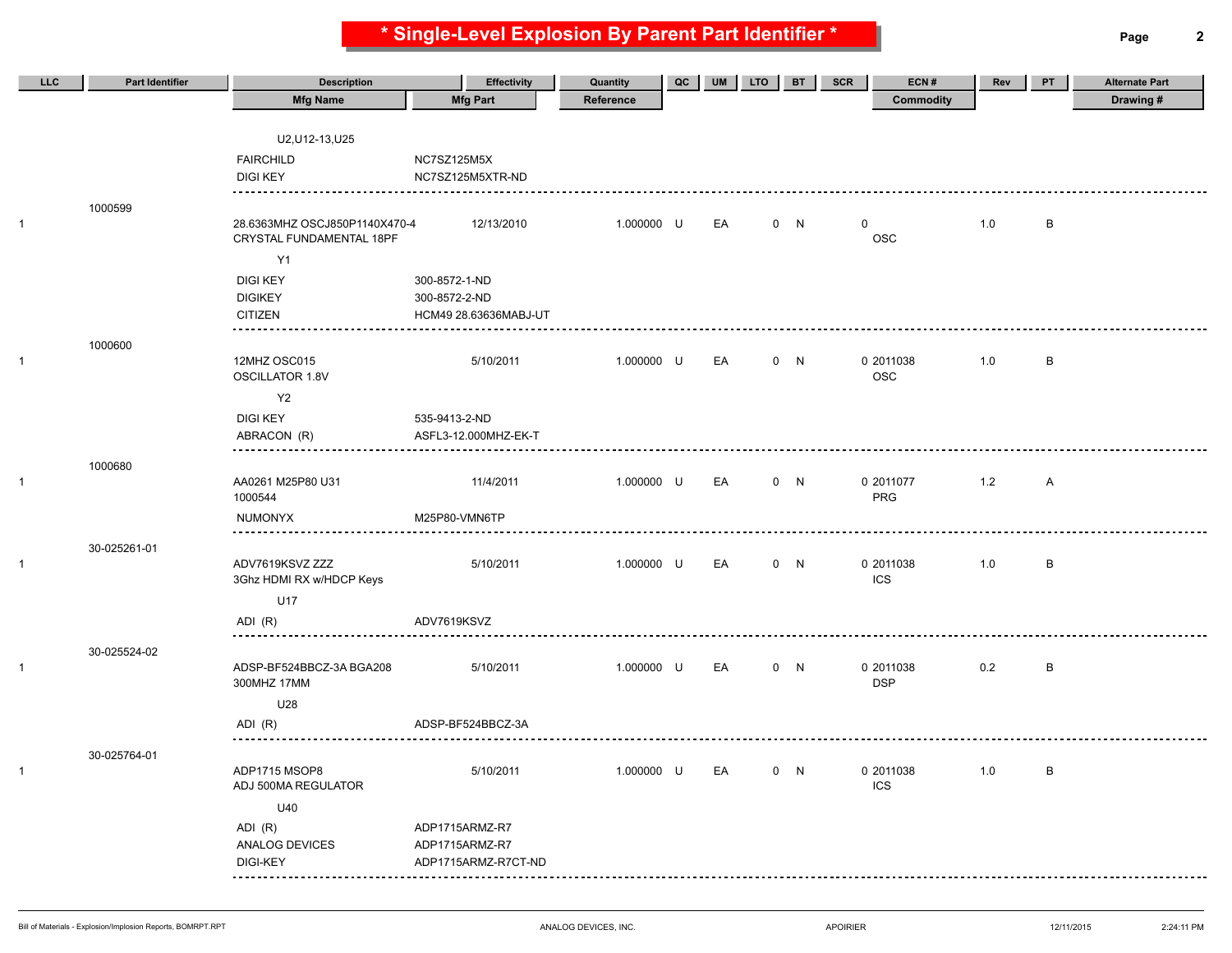**\* Single-Level Explosion By Parent Part Identifier \* Page 3**

| <b>LLC</b>   | <b>Part Identifier</b> | <b>Description</b>                              | <b>Effectivity</b>                    | Quantity   | QC | <b>UM</b> | LTO <sub>.</sub> | <b>BT</b> | ECN#<br><b>SCR</b>      | Rev | PT     | <b>Alternate Part</b> |
|--------------|------------------------|-------------------------------------------------|---------------------------------------|------------|----|-----------|------------------|-----------|-------------------------|-----|--------|-----------------------|
|              |                        | <b>Mfg Name</b>                                 | <b>Mfg Part</b>                       | Reference  |    |           |                  |           | <b>Commodity</b>        |     |        | Drawing#              |
|              | 30-025775-01           |                                                 |                                       |            |    |           |                  |           |                         |     |        |                       |
| $\mathbf{1}$ |                        | ADM13305-4 SOIC8<br>VOLTAGE SUPERVISOR 3.3V ADJ | 5/10/2011                             | 1.000000 U |    | EA        |                  | 0 N       | 0 2011038<br><b>ICS</b> | 1.0 | В      |                       |
|              |                        | U27                                             |                                       |            |    |           |                  |           |                         |     |        |                       |
|              |                        | ADI (R)                                         | ADM13305-4ARZ                         |            |    |           |                  |           |                         |     |        |                       |
|              |                        | ADI (R)                                         | ADM13305-4ARZRL7                      |            |    |           |                  |           |                         |     |        |                       |
|              | 30-025783-01           |                                                 |                                       |            |    |           |                  |           |                         |     |        |                       |
| 1            |                        | ADM1385ARSZ SSOP20<br>RS232 W/SHUTDOWN          | 5/10/2011                             | 1.000000 U |    | EA        |                  | 0 N       | 0 2011038<br><b>ICS</b> | 1.0 | $\,$ B |                       |
|              |                        | U36                                             |                                       |            |    |           |                  |           |                         |     |        |                       |
|              |                        | ADI (R)                                         | ADM1385ARSZ                           |            |    |           |                  |           |                         |     |        |                       |
|              |                        | ADI (R)<br>ADI (R)                              | ADM1385ARSZ-REEL<br>ADM1385ARSZ-REEL7 |            |    |           |                  |           |                         |     |        |                       |
|              | 30-025786-01           | ------                                          |                                       |            |    |           |                  |           |                         |     |        |                       |
| 1            |                        | ADP1715 MSOP8<br>1.8V regulator                 | 5/10/2011                             | 1.000000 U |    | EA        |                  | 0 N       | 0 2011038<br><b>ICS</b> | 1.0 | $\,$ B |                       |
|              |                        | U15                                             |                                       |            |    |           |                  |           |                         |     |        |                       |
|              |                        | ADI (R)                                         | ADP1715ARMZ-1.8-R7                    |            |    |           |                  |           |                         |     |        |                       |
|              | 30-025865-01           |                                                 |                                       |            |    |           |                  |           |                         |     |        |                       |
| $\mathbf{1}$ |                        | ADP123AUJZ TSOT5<br>0.8V-5V 300MA REGULATOR     | 5/10/2011                             | 7.000000 U |    | EA        |                  | 0 N       | 0 2011038<br><b>ICS</b> | 1.0 | B      |                       |
|              |                        | U14, U16, U18, U21, U37-39                      |                                       |            |    |           |                  |           |                         |     |        |                       |
|              |                        | ADI (R)                                         | ADP123AUJZ-R7                         |            |    |           |                  |           |                         |     |        |                       |
|              | 30-025888-01           |                                                 |                                       |            |    |           |                  |           |                         |     |        |                       |
| $\mathbf{1}$ |                        | ADV7511KSTZ LQFP100<br>HDMI TX W/KEYS           | 5/10/2011                             | 1.000000 U |    | EA        |                  | 0 N       | 0 2011038<br><b>ICS</b> | 1.0 | B      |                       |
|              |                        | U19                                             |                                       |            |    |           |                  |           |                         |     |        |                       |
|              |                        | ADI (R)                                         | ADV7511KSTZ                           |            |    |           |                  |           |                         |     |        |                       |
|              | 6000761                |                                                 |                                       |            |    |           |                  |           |                         |     |        |                       |
| $\mathbf{1}$ |                        | DB9 9PIN CON038<br><b>VERTICAL</b>              | 12/13/2010                            | 1.000000 U |    | EA        |                  | 0 N       | 0<br>CON                | 1.0 | B      |                       |
|              |                        | P <sub>2</sub>                                  |                                       |            |    |           |                  |           |                         |     |        |                       |
|              |                        | NORCOMP (R)                                     | 191-009-213-L-571                     |            |    |           |                  |           |                         |     |        |                       |
|              |                        | NORCOMP (R)<br>NORCOMP (R)                      | 191-009-213-L-591<br>191-009-213L571  |            |    |           |                  |           |                         |     |        |                       |
|              |                        | DIGI-KEY (R)                                    | 191-009-213L571-ND                    |            |    |           |                  |           |                         |     |        |                       |
|              |                        | DIGI-KEY (R)                                    | 191-009-213L591-ND                    |            |    |           |                  |           |                         |     |        |                       |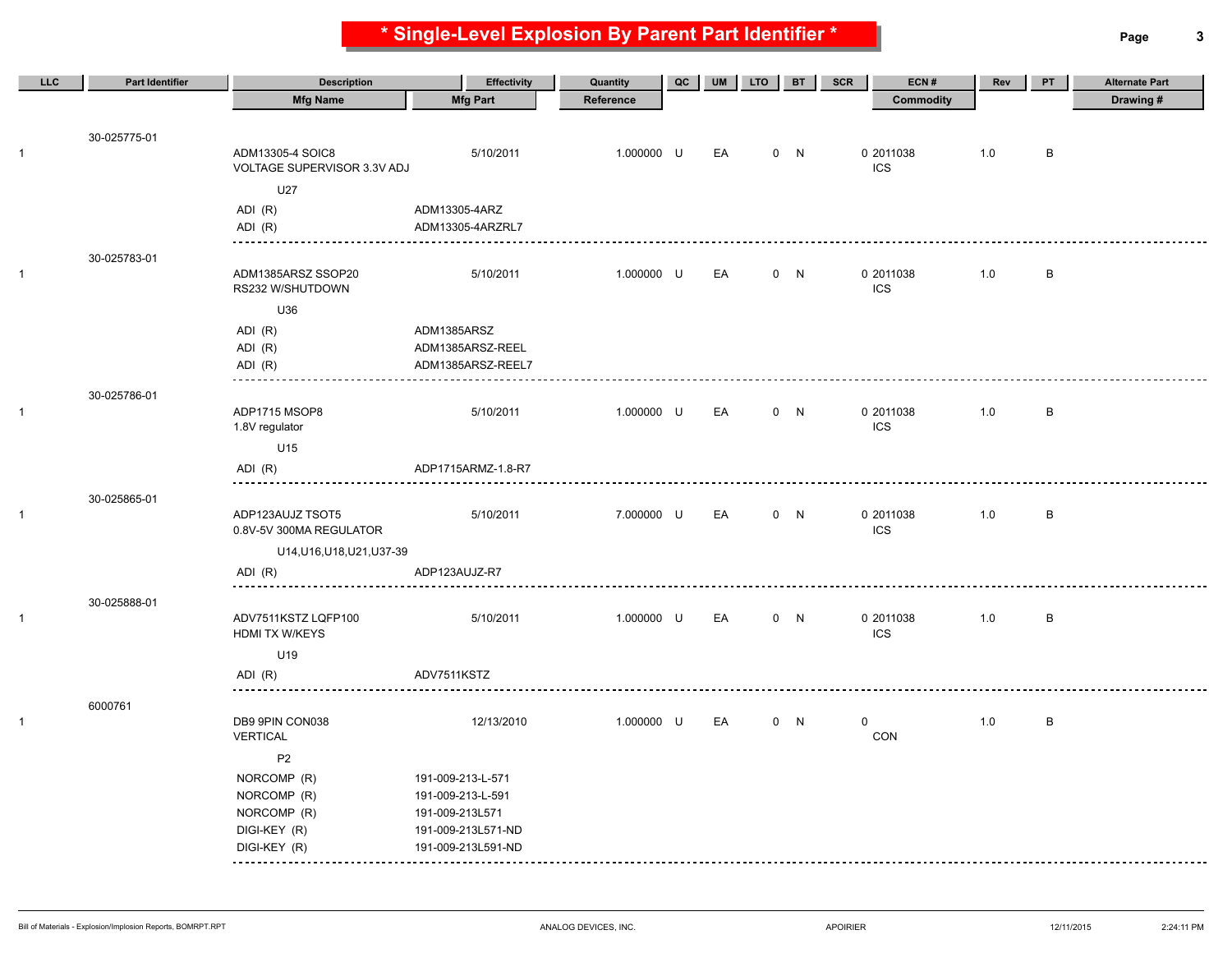**\* Single-Level Explosion By Parent Part Identifier \* Page 4**

| LLC          | <b>Part Identifier</b> | <b>Description</b>                         | <b>Effectivity</b>         | Quantity   | QC | <b>UM</b> | <b>LTO</b> | <b>BT</b> | SCR | ECN#             | Rev     | PT | <b>Alternate Part</b> |
|--------------|------------------------|--------------------------------------------|----------------------------|------------|----|-----------|------------|-----------|-----|------------------|---------|----|-----------------------|
|              |                        | <b>Mfg Name</b>                            | <b>Mfg Part</b>            | Reference  |    |           |            |           |     | <b>Commodity</b> |         |    | Drawing#              |
|              |                        |                                            |                            |            |    |           |            |           |     |                  |         |    |                       |
| -1           | 6000803                | PWR .65MM CON045                           | 12/13/2010                 | 1.000000 U |    | EA        |            | 0 N       | 0   |                  | 1.0     | B  |                       |
|              |                        | <b>TH</b>                                  |                            |            |    |           |            |           |     | CON              |         |    |                       |
|              |                        | J1                                         |                            |            |    |           |            |           |     |                  |         |    |                       |
|              |                        | CUI INC (R)                                | 045-0883R                  |            |    |           |            |           |     |                  |         |    |                       |
|              |                        | DIGI-KEY (R)                               | CP1-023-ND                 |            |    |           |            |           |     |                  |         |    |                       |
|              |                        | CUI INC (R)                                | PJ1-023                    |            |    |           |            |           |     |                  |         |    |                       |
|              | 6000828                |                                            |                            |            |    |           |            |           |     |                  |         |    |                       |
| $\mathbf{1}$ |                        | USB_MINI-AB 5PIN CON052                    | 12/13/2010                 | 1.000000 U |    | EA        |            | 0 N       | 0   |                  | 1.0     | В  |                       |
|              |                        | USB OTG CONN                               |                            |            |    |           |            |           |     | CON              |         |    |                       |
|              |                        | P1                                         |                            |            |    |           |            |           |     |                  |         |    |                       |
|              |                        | MOLEX (R)<br>DIGI-KEY                      | 56579-0576<br>WM17122CT-ND |            |    |           |            |           |     |                  |         |    |                       |
|              |                        | <b>DIGI-KEY</b>                            | WM17122TR-ND               |            |    |           |            |           |     |                  |         |    |                       |
|              |                        |                                            |                            |            |    |           |            |           |     |                  |         |    |                       |
|              | 6000832                |                                            |                            |            |    |           |            |           |     |                  |         |    |                       |
| $\mathbf{1}$ |                        | MOMENTARY SWT024<br>DON'T USE! USE 6003675 | 12/13/2010                 | 1.000000 U |    | EA        |            | 0 N       | 0   | SWT              | 1.0     | В  |                       |
|              |                        | SW1                                        |                            |            |    |           |            |           |     |                  |         |    |                       |
|              |                        | PANASONIC (R)                              | EVQ-Q2K03W                 |            |    |           |            |           |     |                  |         |    |                       |
|              |                        | DIGI-KEY (R)                               | P12943SCT-ND               |            |    |           |            |           |     |                  |         |    |                       |
|              |                        | DIGI-KEY (R)                               | P12943STR-ND               |            |    |           |            |           |     |                  |         |    |                       |
|              | 6000859                |                                            |                            |            |    |           |            |           |     |                  |         |    |                       |
| $\mathbf{1}$ |                        | IDC 7x2 IDC7x2_SMTA                        | 5/10/2011                  | 1.000000 U |    | EA        |            | 0 N       |     | 0 2011038        | 1.0     | В  |                       |
|              |                        | <b>HEADER W/ALIGNMENT</b>                  |                            |            |    |           |            |           |     | CON              |         |    |                       |
|              |                        | J7                                         |                            |            |    |           |            |           |     |                  |         |    |                       |
|              |                        | SAMTEC (R)<br>---------------------------- | TSM-107-01-T-DV-A          |            |    |           |            |           |     |                  |         |    |                       |
|              | 6000871                |                                            |                            |            |    |           |            |           |     |                  |         |    |                       |
| $\mathbf{1}$ |                        | IDC 3X1 IDC3X1_SMT                         | 5/10/2011                  | 5.000000 U |    | EA        |            | 0 N       |     | 0 2011038        | 1.0     | B  |                       |
|              |                        | <b>HEADER</b>                              |                            |            |    |           |            |           |     | <b>CON</b>       |         |    |                       |
|              |                        | JP1-5                                      |                            |            |    |           |            |           |     |                  |         |    |                       |
|              |                        | SAMTEC (R)                                 | TSM-103-01-T-SV            |            |    |           |            |           |     |                  |         |    |                       |
|              | 6000887                |                                            |                            |            |    |           |            |           |     |                  |         |    |                       |
| $\mathbf{1}$ |                        | IDC 18X2 IDC18X2_M_SMT                     | 5/10/2011                  | 3.000000 U |    | EA        |            | 0 N       |     | 0 2011038        | $1.0\,$ | B  |                       |
|              |                        | <b>HEADER</b>                              |                            |            |    |           |            |           |     | CON              |         |    |                       |
|              |                        | $J2-3,J8$                                  |                            |            |    |           |            |           |     |                  |         |    |                       |
|              |                        | SAMTEC (R)                                 | TSM-118-01-T-DV            |            |    |           |            |           |     |                  |         |    |                       |
|              | 6000908                |                                            |                            |            |    |           |            |           |     |                  |         |    |                       |
| $\mathbf{1}$ |                        | HDMI 19P FCI_10029449-002TLF               | 5/10/2011                  | 3.000000 U |    | EA        |            | 0 N       |     | 0 2011038        | 1.0     | B  |                       |
|              |                        | HDMI RECEPTACLE                            |                            |            |    |           |            |           |     | CON              |         |    |                       |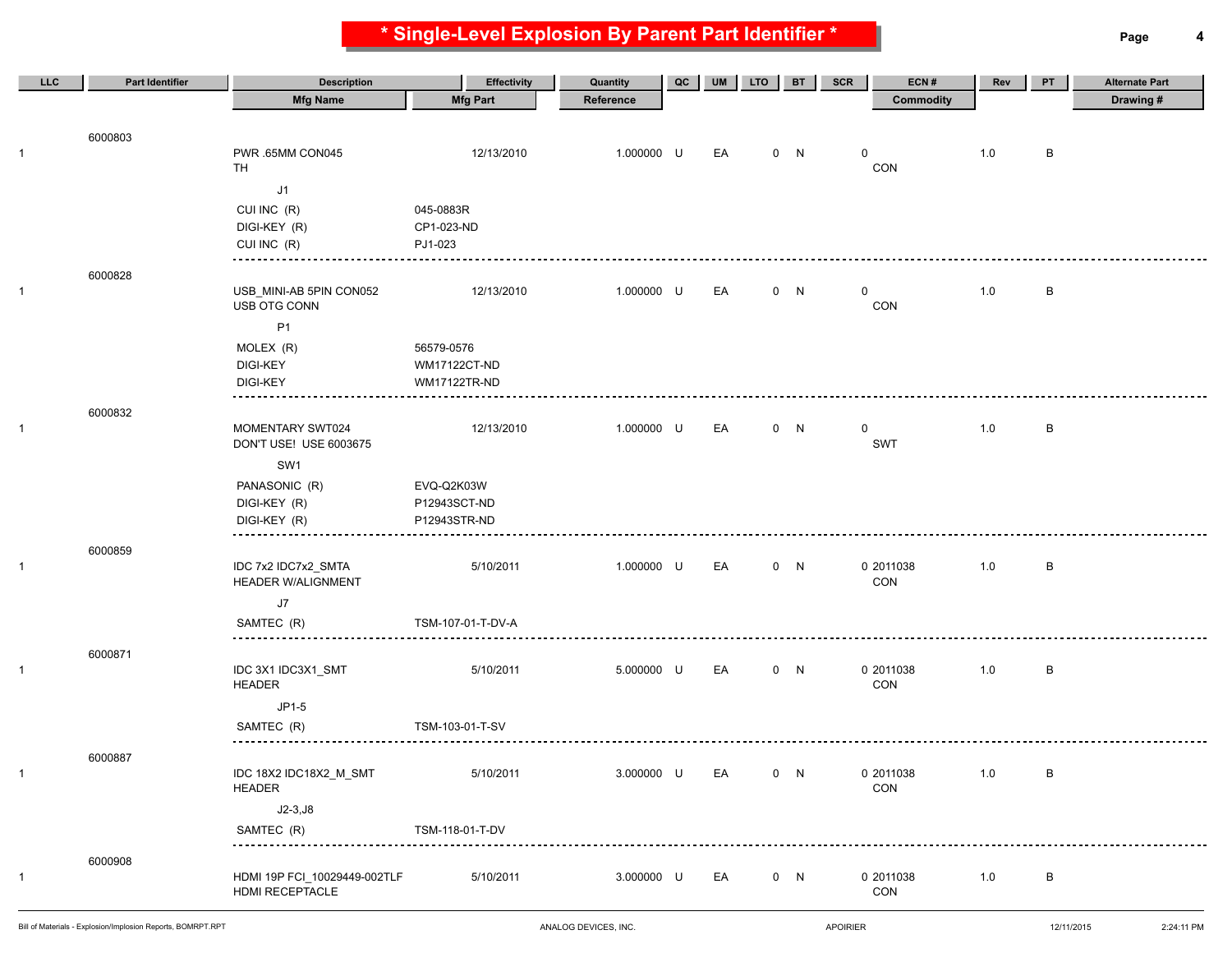**\* Single-Level Explosion By Parent Part Identifier \* Page 5**

| <b>LLC</b> | <b>Part Identifier</b> | <b>Description</b>      | <b>Effectivity</b>   | Quantity   | QC | <b>UM</b> | <b>LTO</b> | <b>BT</b> | SCR<br>ECN#             | Rev            | PT           | <b>Alternate Part</b> |
|------------|------------------------|-------------------------|----------------------|------------|----|-----------|------------|-----------|-------------------------|----------------|--------------|-----------------------|
|            |                        | <b>Mfg Name</b>         | <b>Mfg Part</b>      | Reference  |    |           |            |           | <b>Commodity</b>        |                |              | Drawing#              |
|            |                        |                         |                      |            |    |           |            |           |                         |                |              |                       |
|            |                        | $J4-6$                  |                      |            |    |           |            |           |                         |                |              |                       |
|            |                        | <b>FCI</b>              | 10029449-002LF       |            |    |           |            |           |                         |                |              |                       |
|            |                        | <b>FCI</b>              | 10029449-002TLF      |            |    |           |            |           |                         |                |              |                       |
|            |                        | <b>DIGI KEY</b>         | 609-1011-ND          |            |    |           |            |           |                         |                |              |                       |
|            |                        |                         |                      |            |    |           |            |           |                         |                |              |                       |
|            | 7000117                |                         |                      |            |    |           |            |           |                         |                |              |                       |
| 1          |                        | 600 500MA 1206          | 5/10/2011            | 3.000000 U |    | EA        |            | 0 N       | 0 2011038               | 1.0            | B            |                       |
|            |                        |                         |                      |            |    |           |            |           | <b>FER</b>              |                |              |                       |
|            |                        | $L1 - 2, L10$           |                      |            |    |           |            |           |                         |                |              |                       |
|            |                        | <b>LAIRD TECH</b>       | HZ1206B601R-10       |            |    |           |            |           |                         |                |              |                       |
|            |                        | STEWARD (R)             | HZ1206B601R-10       |            |    |           |            |           |                         |                |              |                       |
|            |                        | DIGI-KEY (R)            | HZ1206E601R-10       |            |    |           |            |           |                         |                |              |                       |
|            | 7000232                |                         |                      |            |    |           |            |           |                         |                |              |                       |
| 1          |                        | 190 5A FER002           | 12/13/2010           | 1.000000 U |    | EA        |            | 0 N       | 0                       | 1.0            | B            |                       |
|            |                        |                         |                      |            |    |           |            |           | FER                     |                |              |                       |
|            |                        | F1                      |                      |            |    |           |            |           |                         |                |              |                       |
|            |                        | MURATA (R)              | DLW5BSN191SQ2        |            |    |           |            |           |                         |                |              |                       |
|            |                        | MURATA (R)              | DLW5BSN191SQ2L       |            |    |           |            |           |                         |                |              |                       |
|            |                        |                         |                      |            |    |           |            |           |                         |                |              |                       |
|            | 7000237                |                         |                      |            |    |           |            |           |                         |                |              |                       |
| 1          |                        | <b>GREEN LED009</b>     | 5/10/2011            | 9.000000 U |    | EA        |            | 0 N       | 0 2011038               | 1.0            | $\, {\sf B}$ |                       |
|            |                        |                         |                      |            |    |           |            |           | LED                     |                |              |                       |
|            |                        | D2, D6-7, D9-11, D13-15 |                      |            |    |           |            |           |                         |                |              |                       |
|            |                        | DIGI-KEY                | 160-1169-1-ND        |            |    |           |            |           |                         |                |              |                       |
|            |                        | <b>DIGI-KEY</b>         | 160-1169-2-ND        |            |    |           |            |           |                         |                |              |                       |
|            |                        | LITE-ON                 | LTST-C150GKT         |            |    |           |            |           |                         |                |              |                       |
|            | 7000242                |                         |                      |            |    |           |            |           |                         |                |              |                       |
| 1          |                        | 120.0K 1/10W 1% 0805    | 5/10/2011            | 1.000000 U |    | EA        |            | 0 N       | 0 2011038               | $\overline{1}$ | B            |                       |
|            |                        |                         |                      |            |    |           |            |           | <b>RES</b>              |                |              |                       |
|            |                        | <b>R94</b>              |                      |            |    |           |            |           |                         |                |              |                       |
|            |                        | DIG01                   | 541-120KCCT-ND       |            |    |           |            |           |                         |                |              |                       |
|            |                        | VISHAY (R)              | CRCW0805120KFKEA     |            |    |           |            |           |                         |                |              |                       |
|            |                        | KOA (R)                 | RK73H2ATTD1203F      |            |    |           |            |           |                         |                |              |                       |
|            |                        | SEI (R)                 | RMCF-1/10-120K-1%-TR |            |    |           |            |           |                         |                |              |                       |
|            |                        |                         |                      |            |    |           |            |           |                         |                |              |                       |
|            | 7000243                |                         |                      |            |    |           |            |           |                         |                |              |                       |
| 1          |                        | 10UH 10% 1008           | 5/10/2011            | 5.000000 U |    | EA        |            | 0 N       | 0 2011038<br><b>IND</b> | 1.0            | B            |                       |
|            |                        |                         |                      |            |    |           |            |           |                         |                |              |                       |
|            |                        | $L5-L9$                 |                      |            |    |           |            |           |                         |                |              |                       |
|            |                        | PANASONIC               | ELJ-FC100KF          |            |    |           |            |           |                         |                |              |                       |
|            |                        | DIGI-KEY                | PCD1073CT-ND         |            |    |           |            |           |                         |                |              |                       |
|            |                        | DIGI-KEY                | PCD1073TR-ND         |            |    |           |            |           |                         |                |              |                       |
|            |                        |                         |                      |            |    |           |            |           |                         |                |              |                       |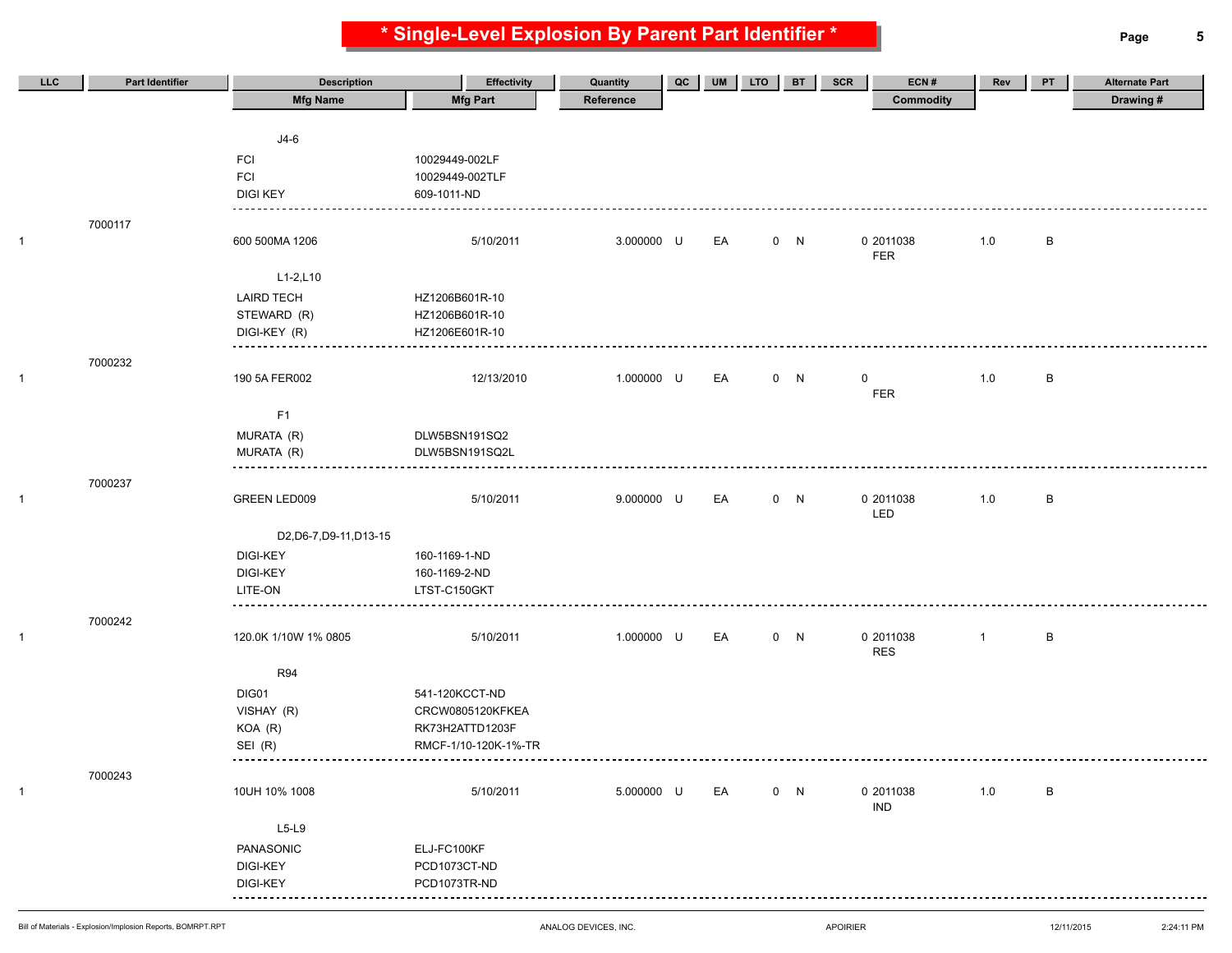**\* Single-Level Explosion By Parent Part Identifier \* Page 6**

| LLC          | <b>Part Identifier</b> | <b>Description</b>                        | <b>Effectivity</b>                                                           | Quantity    | QC | UM | <b>LTO</b> | <b>BT</b> | ECN#<br>SCR | Rev            | PT     | <b>Alternate Part</b> |
|--------------|------------------------|-------------------------------------------|------------------------------------------------------------------------------|-------------|----|----|------------|-----------|-------------|----------------|--------|-----------------------|
|              |                        | <b>Mfg Name</b>                           | <b>Mfg Part</b>                                                              | Reference   |    |    |            |           | Commodity   |                |        | Drawing#              |
|              |                        |                                           |                                                                              |             |    |    |            |           |             |                |        |                       |
|              | 7000256                |                                           |                                                                              |             |    |    |            |           |             |                |        |                       |
| $\mathbf{1}$ |                        | 42 4A 0805                                | 5/10/2011                                                                    | 1.000000 U  |    | EA |            | 0 N       | 0 2011038   | 1.0            | B      |                       |
|              |                        |                                           |                                                                              |             |    |    |            |           | <b>FER</b>  |                |        |                       |
|              |                        | L4                                        |                                                                              |             |    |    |            |           |             |                |        |                       |
|              |                        | <b>DIGI-KEY</b>                           | 587-1768-2-ND                                                                |             |    |    |            |           |             |                |        |                       |
|              |                        | <b>TAIYO YUDEN</b>                        | FB MJ2125HS420-T                                                             |             |    |    |            |           |             |                |        |                       |
|              |                        | <b>TAIYO YUDEN</b>                        | FBMJ2125HS420-T                                                              |             |    |    |            |           |             |                |        |                       |
|              | 7000273                |                                           |                                                                              |             |    |    |            |           |             |                |        |                       |
| $\mathbf{1}$ |                        | 76.8K 1/10W 1% 0805                       | 5/10/2011                                                                    | 1.000000 U  |    | EA |            | 0 N       | 0 2011038   | $\mathbf{1}$   | B      |                       |
|              |                        |                                           |                                                                              |             |    |    |            |           | <b>RES</b>  |                |        |                       |
|              |                        | R43                                       |                                                                              |             |    |    |            |           |             |                |        |                       |
|              |                        | <b>DIGI-KEY</b>                           | 311-76.8KCRTR-ND                                                             |             |    |    |            |           |             |                |        |                       |
|              |                        | YAGEO (R)                                 | RC0805FR-0776K8L                                                             |             |    |    |            |           |             |                |        |                       |
|              |                        | KOA (R)                                   | RK73H2ATTDD7682F                                                             |             |    |    |            |           |             |                |        |                       |
|              | 7000278                |                                           |                                                                              |             |    |    |            |           |             |                |        |                       |
| $\mathbf{1}$ |                        | 0.1UF 10V 10% 0402 X5R                    | 5/10/2011                                                                    | 54.000000 U |    | EA |            | 0 N       | 0 2011038   | -1             | $\,$ B |                       |
|              |                        |                                           |                                                                              |             |    |    |            |           | CAP         |                |        |                       |
|              |                        |                                           | C5,C9,C11,C15,C17,C19,C27,C44,C46,C48,C50,C54,C56,                           |             |    |    |            |           |             |                |        |                       |
|              |                        |                                           | C60, C63, C65, C67, C76-78, C98-101, C104-C111, C117-118, C123-132, C136-145 |             |    |    |            |           |             |                |        |                       |
|              |                        | AVX CORPOR (R)                            | 0402ZD104KAT2A                                                               |             |    |    |            |           |             |                |        |                       |
|              |                        | KOA (R)                                   | X7R0402CTTD104J                                                              |             |    |    |            |           |             |                |        |                       |
|              |                        |                                           |                                                                              |             |    |    |            |           |             |                |        |                       |
| $\mathbf{1}$ | 7000280                | 10K 1/16W 5% 0402                         | 5/10/2011                                                                    | 15.000000 U |    | EA |            | 0 N       | 0 2011038   | $\overline{1}$ | B      |                       |
|              |                        |                                           |                                                                              |             |    |    |            |           | <b>RES</b>  |                |        |                       |
|              |                        |                                           | R14, R31, R36, R46, R48, R50, R65, R67, R68-70, R83, R91-92, R98             |             |    |    |            |           |             |                |        |                       |
|              |                        | VISHAY (R)                                | CRCW040210K0FKED                                                             |             |    |    |            |           |             |                |        |                       |
|              |                        | VISHAY (R)                                | CRCW040210K0JNED                                                             |             |    |    |            |           |             |                |        |                       |
|              |                        | PANASONIC (R)                             | ERJ-2GEJ103X                                                                 |             |    |    |            |           |             |                |        |                       |
|              |                        | NIC COMPON (R)                            | NRC04J103TRF                                                                 |             |    |    |            |           |             |                |        |                       |
|              |                        | DIGI-KEY (R)                              | P10KJTR-ND                                                                   |             |    |    |            |           |             |                |        |                       |
|              |                        | YAGEO (R)                                 | RC0402JR-0710KL                                                              |             |    |    |            |           |             |                |        |                       |
|              |                        |                                           |                                                                              |             |    |    |            |           |             |                |        |                       |
| $\mathbf{1}$ | 7000281                | 4.7K 1/16W 5% 0402                        | 5/10/2011                                                                    | 9.000000 U  |    | EA |            | 0 N       | 0 2011038   | $\overline{1}$ | $\,$ B |                       |
|              |                        |                                           |                                                                              |             |    |    |            |           | <b>RES</b>  |                |        |                       |
|              |                        | R17, R20, R33, R56, R58, R61, R63, R72-73 |                                                                              |             |    |    |            |           |             |                |        |                       |
|              |                        | DIGI-KEY (R)                              | 541-4.7KJTR-ND                                                               |             |    |    |            |           |             |                |        |                       |
|              |                        | VISHAY (R)                                | CRCW04024K70JNED                                                             |             |    |    |            |           |             |                |        |                       |
|              |                        | PANASONIC (R)                             | ERJ-2GEJ472X                                                                 |             |    |    |            |           |             |                |        |                       |
|              |                        | KOA (R)                                   | RK73B1ELTP472J                                                               |             |    |    |            |           |             |                |        |                       |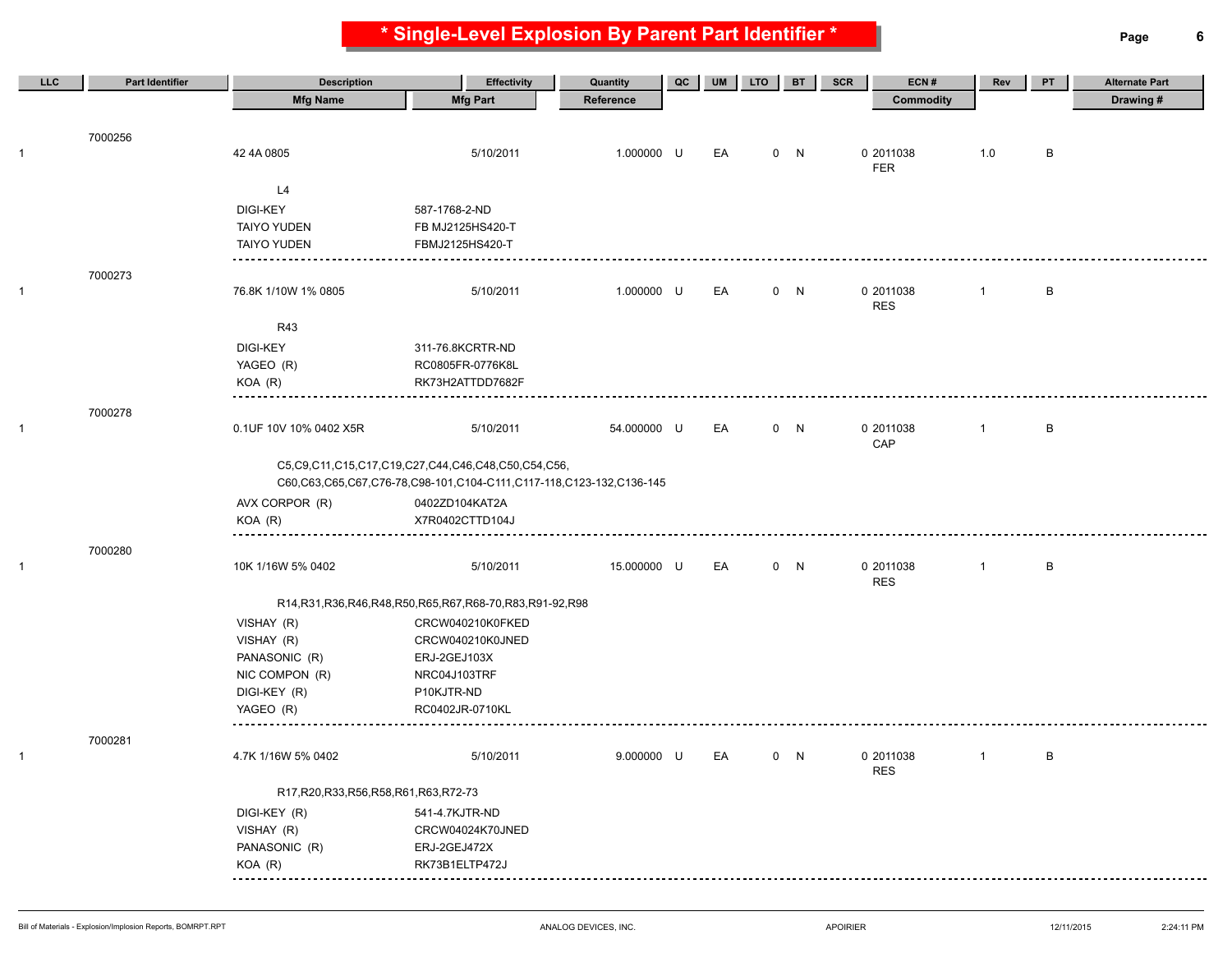**\* Single-Level Explosion By Parent Part Identifier \* Page 7**

| <b>Mfg Name</b><br><b>Mfg Part</b><br><b>Commodity</b><br>Drawing#<br>Reference<br>7000330<br>5/10/2011<br>1.000000 U<br>0 N<br>0 2011038<br>B<br>24.0 1/10W 1% 0603<br>EA<br>$\mathbf{1}$<br>$\mathbf{1}$<br><b>RES</b><br>R <sub>19</sub><br><b>DIGI-KEY</b><br>311-24.0HRTR-ND<br>YAGEO (R)<br>RC0603FR-0724RL<br>KOA (R)<br>RK73H1JTTD24R0F<br>7000344<br>0 N<br>0 2011038<br>B<br>$\mathbf{1}$<br>1UF 16V 10% 0603 X5R<br>5/10/2011<br>17.000000 U<br>EA<br>$\mathbf{1}$<br>CAP<br>C20,C31,C38,C39,C68-73,C92,<br>C112-115, C119-120<br>DIGI-KEY (R)<br>399-5090-2-ND<br>KEMET (R)<br>C0603C105K4PACTU<br><b>TDK</b><br>C1608X5R1C105K080AA<br>TAIYO YUDE (R)<br>EMK107BJ105KA-T<br>MURATA (R)<br>GRM185R61C105KE44D<br>AVX CORPOR (R)<br>LT03YD105KAT2S<br>$KOA$ $(R)$<br>Y5V0603ATTD105Z<br>7000369<br>0 N<br>B<br>1M 1/10W 5% 0603<br>5/10/2011<br>1.000000 U<br>EA<br>0 2011038<br>$\overline{1}$<br><b>RES</b><br><b>R84</b><br>VISHAY (R)<br>CRCW06031M00JNEA<br>PANASONIC (R)<br>ERJ-3GEYJ105V<br>DIGI-KEY (R)<br>P1.0MGTR-ND<br>$KOA$ $(R)$<br>RK73B1JTTDD105J<br>7000371<br>5/10/2011<br>4.000000 U<br>EA<br>0 2011038<br>1.0<br>B<br>0.0 1/10W 1% 0603<br>0 N<br>$\mathbf{1}$<br><b>RES</b><br>R6-7, R18, R32<br>PHYCOMP (R)<br>232270296001L<br>YAGEO (R)<br>9C06031A0R00JLPFT<br>CRCW06030000Z0EA<br>VISHAY (R)<br>VISHAY (R)<br>CRCW06030000ZSEA<br>PANASONIC (R)<br>ERJ-3GEY0R00V<br>DIGI-KEY (R)<br>P0.0GTR-ND<br>KOA (R)<br>RK73Z1JTTDD<br>7000375<br>3.000000 U<br>0 N<br>0 2011038<br>130.0K 1/16W 1% 0603<br>5/10/2011<br>EA<br>$\mathbf{1}$<br>B<br>$\mathbf{1}$ | LLC.         | <b>Part Identifier</b> | <b>Description</b> | <b>Effectivity</b> | Quantity | QC | <b>UM</b> | <b>LTO</b> | <b>BT</b> | SCR<br>ECN# | Rev | PT | <b>Alternate Part</b> |
|-------------------------------------------------------------------------------------------------------------------------------------------------------------------------------------------------------------------------------------------------------------------------------------------------------------------------------------------------------------------------------------------------------------------------------------------------------------------------------------------------------------------------------------------------------------------------------------------------------------------------------------------------------------------------------------------------------------------------------------------------------------------------------------------------------------------------------------------------------------------------------------------------------------------------------------------------------------------------------------------------------------------------------------------------------------------------------------------------------------------------------------------------------------------------------------------------------------------------------------------------------------------------------------------------------------------------------------------------------------------------------------------------------------------------------------------------------------------------------------------------------------------------------------------------------------------------------------------|--------------|------------------------|--------------------|--------------------|----------|----|-----------|------------|-----------|-------------|-----|----|-----------------------|
|                                                                                                                                                                                                                                                                                                                                                                                                                                                                                                                                                                                                                                                                                                                                                                                                                                                                                                                                                                                                                                                                                                                                                                                                                                                                                                                                                                                                                                                                                                                                                                                           |              |                        |                    |                    |          |    |           |            |           |             |     |    |                       |
|                                                                                                                                                                                                                                                                                                                                                                                                                                                                                                                                                                                                                                                                                                                                                                                                                                                                                                                                                                                                                                                                                                                                                                                                                                                                                                                                                                                                                                                                                                                                                                                           |              |                        |                    |                    |          |    |           |            |           |             |     |    |                       |
|                                                                                                                                                                                                                                                                                                                                                                                                                                                                                                                                                                                                                                                                                                                                                                                                                                                                                                                                                                                                                                                                                                                                                                                                                                                                                                                                                                                                                                                                                                                                                                                           |              |                        |                    |                    |          |    |           |            |           |             |     |    |                       |
|                                                                                                                                                                                                                                                                                                                                                                                                                                                                                                                                                                                                                                                                                                                                                                                                                                                                                                                                                                                                                                                                                                                                                                                                                                                                                                                                                                                                                                                                                                                                                                                           |              |                        |                    |                    |          |    |           |            |           |             |     |    |                       |
|                                                                                                                                                                                                                                                                                                                                                                                                                                                                                                                                                                                                                                                                                                                                                                                                                                                                                                                                                                                                                                                                                                                                                                                                                                                                                                                                                                                                                                                                                                                                                                                           |              |                        |                    |                    |          |    |           |            |           |             |     |    |                       |
|                                                                                                                                                                                                                                                                                                                                                                                                                                                                                                                                                                                                                                                                                                                                                                                                                                                                                                                                                                                                                                                                                                                                                                                                                                                                                                                                                                                                                                                                                                                                                                                           |              |                        |                    |                    |          |    |           |            |           |             |     |    |                       |
|                                                                                                                                                                                                                                                                                                                                                                                                                                                                                                                                                                                                                                                                                                                                                                                                                                                                                                                                                                                                                                                                                                                                                                                                                                                                                                                                                                                                                                                                                                                                                                                           |              |                        |                    |                    |          |    |           |            |           |             |     |    |                       |
|                                                                                                                                                                                                                                                                                                                                                                                                                                                                                                                                                                                                                                                                                                                                                                                                                                                                                                                                                                                                                                                                                                                                                                                                                                                                                                                                                                                                                                                                                                                                                                                           |              |                        |                    |                    |          |    |           |            |           |             |     |    |                       |
|                                                                                                                                                                                                                                                                                                                                                                                                                                                                                                                                                                                                                                                                                                                                                                                                                                                                                                                                                                                                                                                                                                                                                                                                                                                                                                                                                                                                                                                                                                                                                                                           |              |                        |                    |                    |          |    |           |            |           |             |     |    |                       |
|                                                                                                                                                                                                                                                                                                                                                                                                                                                                                                                                                                                                                                                                                                                                                                                                                                                                                                                                                                                                                                                                                                                                                                                                                                                                                                                                                                                                                                                                                                                                                                                           |              |                        |                    |                    |          |    |           |            |           |             |     |    |                       |
|                                                                                                                                                                                                                                                                                                                                                                                                                                                                                                                                                                                                                                                                                                                                                                                                                                                                                                                                                                                                                                                                                                                                                                                                                                                                                                                                                                                                                                                                                                                                                                                           |              |                        |                    |                    |          |    |           |            |           |             |     |    |                       |
|                                                                                                                                                                                                                                                                                                                                                                                                                                                                                                                                                                                                                                                                                                                                                                                                                                                                                                                                                                                                                                                                                                                                                                                                                                                                                                                                                                                                                                                                                                                                                                                           |              |                        |                    |                    |          |    |           |            |           |             |     |    |                       |
|                                                                                                                                                                                                                                                                                                                                                                                                                                                                                                                                                                                                                                                                                                                                                                                                                                                                                                                                                                                                                                                                                                                                                                                                                                                                                                                                                                                                                                                                                                                                                                                           |              |                        |                    |                    |          |    |           |            |           |             |     |    |                       |
|                                                                                                                                                                                                                                                                                                                                                                                                                                                                                                                                                                                                                                                                                                                                                                                                                                                                                                                                                                                                                                                                                                                                                                                                                                                                                                                                                                                                                                                                                                                                                                                           |              |                        |                    |                    |          |    |           |            |           |             |     |    |                       |
|                                                                                                                                                                                                                                                                                                                                                                                                                                                                                                                                                                                                                                                                                                                                                                                                                                                                                                                                                                                                                                                                                                                                                                                                                                                                                                                                                                                                                                                                                                                                                                                           |              |                        |                    |                    |          |    |           |            |           |             |     |    |                       |
|                                                                                                                                                                                                                                                                                                                                                                                                                                                                                                                                                                                                                                                                                                                                                                                                                                                                                                                                                                                                                                                                                                                                                                                                                                                                                                                                                                                                                                                                                                                                                                                           |              |                        |                    |                    |          |    |           |            |           |             |     |    |                       |
|                                                                                                                                                                                                                                                                                                                                                                                                                                                                                                                                                                                                                                                                                                                                                                                                                                                                                                                                                                                                                                                                                                                                                                                                                                                                                                                                                                                                                                                                                                                                                                                           |              |                        |                    |                    |          |    |           |            |           |             |     |    |                       |
|                                                                                                                                                                                                                                                                                                                                                                                                                                                                                                                                                                                                                                                                                                                                                                                                                                                                                                                                                                                                                                                                                                                                                                                                                                                                                                                                                                                                                                                                                                                                                                                           |              |                        |                    |                    |          |    |           |            |           |             |     |    |                       |
|                                                                                                                                                                                                                                                                                                                                                                                                                                                                                                                                                                                                                                                                                                                                                                                                                                                                                                                                                                                                                                                                                                                                                                                                                                                                                                                                                                                                                                                                                                                                                                                           |              |                        |                    |                    |          |    |           |            |           |             |     |    |                       |
|                                                                                                                                                                                                                                                                                                                                                                                                                                                                                                                                                                                                                                                                                                                                                                                                                                                                                                                                                                                                                                                                                                                                                                                                                                                                                                                                                                                                                                                                                                                                                                                           |              |                        |                    |                    |          |    |           |            |           |             |     |    |                       |
|                                                                                                                                                                                                                                                                                                                                                                                                                                                                                                                                                                                                                                                                                                                                                                                                                                                                                                                                                                                                                                                                                                                                                                                                                                                                                                                                                                                                                                                                                                                                                                                           |              |                        |                    |                    |          |    |           |            |           |             |     |    |                       |
|                                                                                                                                                                                                                                                                                                                                                                                                                                                                                                                                                                                                                                                                                                                                                                                                                                                                                                                                                                                                                                                                                                                                                                                                                                                                                                                                                                                                                                                                                                                                                                                           | $\mathbf{1}$ |                        |                    |                    |          |    |           |            |           |             |     |    |                       |
|                                                                                                                                                                                                                                                                                                                                                                                                                                                                                                                                                                                                                                                                                                                                                                                                                                                                                                                                                                                                                                                                                                                                                                                                                                                                                                                                                                                                                                                                                                                                                                                           |              |                        |                    |                    |          |    |           |            |           |             |     |    |                       |
|                                                                                                                                                                                                                                                                                                                                                                                                                                                                                                                                                                                                                                                                                                                                                                                                                                                                                                                                                                                                                                                                                                                                                                                                                                                                                                                                                                                                                                                                                                                                                                                           |              |                        |                    |                    |          |    |           |            |           |             |     |    |                       |
|                                                                                                                                                                                                                                                                                                                                                                                                                                                                                                                                                                                                                                                                                                                                                                                                                                                                                                                                                                                                                                                                                                                                                                                                                                                                                                                                                                                                                                                                                                                                                                                           |              |                        |                    |                    |          |    |           |            |           |             |     |    |                       |
|                                                                                                                                                                                                                                                                                                                                                                                                                                                                                                                                                                                                                                                                                                                                                                                                                                                                                                                                                                                                                                                                                                                                                                                                                                                                                                                                                                                                                                                                                                                                                                                           |              |                        |                    |                    |          |    |           |            |           |             |     |    |                       |
|                                                                                                                                                                                                                                                                                                                                                                                                                                                                                                                                                                                                                                                                                                                                                                                                                                                                                                                                                                                                                                                                                                                                                                                                                                                                                                                                                                                                                                                                                                                                                                                           |              |                        |                    |                    |          |    |           |            |           |             |     |    |                       |
|                                                                                                                                                                                                                                                                                                                                                                                                                                                                                                                                                                                                                                                                                                                                                                                                                                                                                                                                                                                                                                                                                                                                                                                                                                                                                                                                                                                                                                                                                                                                                                                           |              |                        |                    |                    |          |    |           |            |           |             |     |    |                       |
|                                                                                                                                                                                                                                                                                                                                                                                                                                                                                                                                                                                                                                                                                                                                                                                                                                                                                                                                                                                                                                                                                                                                                                                                                                                                                                                                                                                                                                                                                                                                                                                           |              |                        |                    |                    |          |    |           |            |           |             |     |    |                       |
|                                                                                                                                                                                                                                                                                                                                                                                                                                                                                                                                                                                                                                                                                                                                                                                                                                                                                                                                                                                                                                                                                                                                                                                                                                                                                                                                                                                                                                                                                                                                                                                           |              |                        |                    |                    |          |    |           |            |           |             |     |    |                       |
|                                                                                                                                                                                                                                                                                                                                                                                                                                                                                                                                                                                                                                                                                                                                                                                                                                                                                                                                                                                                                                                                                                                                                                                                                                                                                                                                                                                                                                                                                                                                                                                           |              |                        |                    |                    |          |    |           |            |           |             |     |    |                       |
|                                                                                                                                                                                                                                                                                                                                                                                                                                                                                                                                                                                                                                                                                                                                                                                                                                                                                                                                                                                                                                                                                                                                                                                                                                                                                                                                                                                                                                                                                                                                                                                           |              |                        |                    |                    |          |    |           |            |           |             |     |    |                       |
|                                                                                                                                                                                                                                                                                                                                                                                                                                                                                                                                                                                                                                                                                                                                                                                                                                                                                                                                                                                                                                                                                                                                                                                                                                                                                                                                                                                                                                                                                                                                                                                           |              |                        |                    |                    |          |    |           |            |           |             |     |    |                       |
|                                                                                                                                                                                                                                                                                                                                                                                                                                                                                                                                                                                                                                                                                                                                                                                                                                                                                                                                                                                                                                                                                                                                                                                                                                                                                                                                                                                                                                                                                                                                                                                           |              |                        |                    |                    |          |    |           |            |           |             |     |    |                       |
|                                                                                                                                                                                                                                                                                                                                                                                                                                                                                                                                                                                                                                                                                                                                                                                                                                                                                                                                                                                                                                                                                                                                                                                                                                                                                                                                                                                                                                                                                                                                                                                           |              |                        |                    |                    |          |    |           |            |           |             |     |    |                       |
|                                                                                                                                                                                                                                                                                                                                                                                                                                                                                                                                                                                                                                                                                                                                                                                                                                                                                                                                                                                                                                                                                                                                                                                                                                                                                                                                                                                                                                                                                                                                                                                           |              |                        |                    |                    |          |    |           |            |           |             |     |    |                       |
|                                                                                                                                                                                                                                                                                                                                                                                                                                                                                                                                                                                                                                                                                                                                                                                                                                                                                                                                                                                                                                                                                                                                                                                                                                                                                                                                                                                                                                                                                                                                                                                           |              |                        |                    |                    |          |    |           |            |           |             |     |    |                       |
|                                                                                                                                                                                                                                                                                                                                                                                                                                                                                                                                                                                                                                                                                                                                                                                                                                                                                                                                                                                                                                                                                                                                                                                                                                                                                                                                                                                                                                                                                                                                                                                           |              |                        |                    |                    |          |    |           |            |           |             |     |    |                       |
|                                                                                                                                                                                                                                                                                                                                                                                                                                                                                                                                                                                                                                                                                                                                                                                                                                                                                                                                                                                                                                                                                                                                                                                                                                                                                                                                                                                                                                                                                                                                                                                           |              |                        |                    |                    |          |    |           |            |           |             |     |    |                       |
|                                                                                                                                                                                                                                                                                                                                                                                                                                                                                                                                                                                                                                                                                                                                                                                                                                                                                                                                                                                                                                                                                                                                                                                                                                                                                                                                                                                                                                                                                                                                                                                           |              |                        |                    |                    |          |    |           |            |           |             |     |    |                       |
|                                                                                                                                                                                                                                                                                                                                                                                                                                                                                                                                                                                                                                                                                                                                                                                                                                                                                                                                                                                                                                                                                                                                                                                                                                                                                                                                                                                                                                                                                                                                                                                           |              |                        |                    |                    |          |    |           |            |           |             |     |    |                       |
|                                                                                                                                                                                                                                                                                                                                                                                                                                                                                                                                                                                                                                                                                                                                                                                                                                                                                                                                                                                                                                                                                                                                                                                                                                                                                                                                                                                                                                                                                                                                                                                           |              |                        |                    |                    |          |    |           |            |           | <b>RES</b>  |     |    |                       |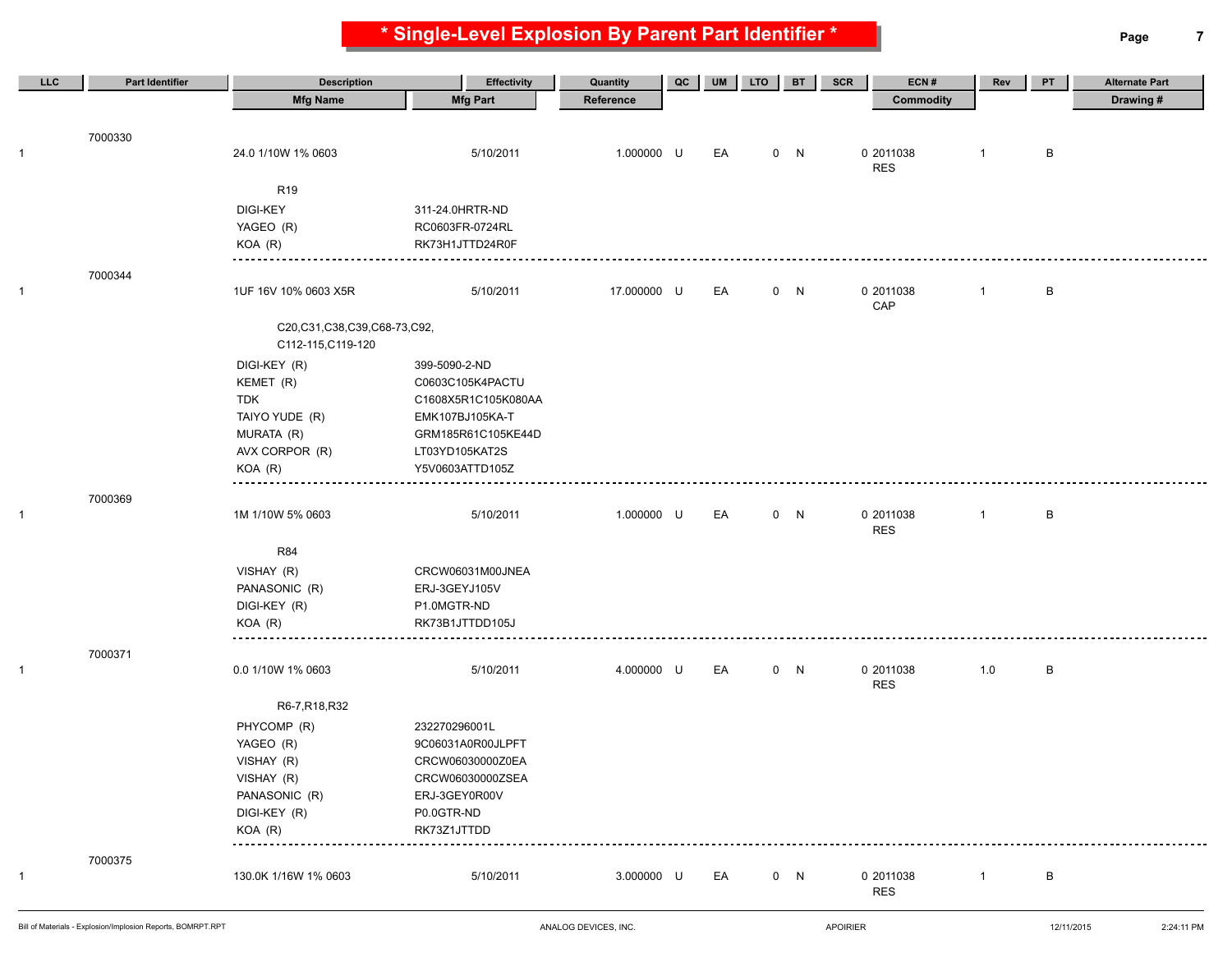**\* Single-Level Explosion By Parent Part Identifier \* Page 8**

| LLC | <b>Part Identifier</b> | <b>Description</b>         | <b>Effectivity</b>                                             | Quantity    | QC | <b>UM</b> | <b>LTO</b> | <b>BT</b> | SCR<br>ECN#             | Rev            | PT | <b>Alternate Part</b> |
|-----|------------------------|----------------------------|----------------------------------------------------------------|-------------|----|-----------|------------|-----------|-------------------------|----------------|----|-----------------------|
|     |                        | <b>Mfg Name</b>            | <b>Mfg Part</b>                                                | Reference   |    |           |            |           | Commodity               |                |    | Drawing #             |
|     |                        |                            |                                                                |             |    |           |            |           |                         |                |    |                       |
|     |                        | R15, R21, R93              |                                                                |             |    |           |            |           |                         |                |    |                       |
|     |                        | VISHAY (R)                 | CRCW0603130KFKEA                                               |             |    |           |            |           |                         |                |    |                       |
|     |                        | PANASONIC (R)              | ERJ-3EKF1303V                                                  |             |    |           |            |           |                         |                |    |                       |
|     |                        | DIGI-KEY (R)               | P130KHTR-ND                                                    |             |    |           |            |           |                         |                |    |                       |
|     |                        | KOA (R)                    | RK73H1JTTD1303F                                                |             |    |           |            |           |                         |                |    |                       |
|     |                        | KOA (R)                    | RK73H1JTTDD1303F                                               |             |    |           |            |           |                         |                |    |                       |
|     | 7000395                |                            |                                                                |             |    |           |            |           |                         |                |    |                       |
|     |                        | 49.9K 1/10W 1% 0603        | 5/10/2011                                                      | 2.000000 U  |    | EA        |            | 0 N       | 0 2011038               | $\overline{1}$ | B  |                       |
|     |                        |                            |                                                                |             |    |           |            |           | <b>RES</b>              |                |    |                       |
|     |                        | R29-30                     |                                                                |             |    |           |            |           |                         |                |    |                       |
|     |                        | DIGI-KEY (R)               | 311-49.9KHRTR-ND                                               |             |    |           |            |           |                         |                |    |                       |
|     |                        | YAGEO (R)                  | RC0603FR-0749K9L                                               |             |    |           |            |           |                         |                |    |                       |
|     |                        | KOA (R)                    | RK73H1JTTD4992F                                                |             |    |           |            |           |                         |                |    |                       |
|     |                        | KOA (R)                    | RK73H1JTTDD4992F                                               |             |    |           |            |           |                         |                |    |                       |
|     | 7000415                |                            |                                                                |             |    |           |            |           |                         |                |    |                       |
|     |                        | 33.0 1/10W 1% 0603         | 5/10/2011                                                      | 9.000000 U  |    | EA        |            | 0 N       | 0 2011038               | $\overline{1}$ | В  |                       |
|     |                        |                            |                                                                |             |    |           |            |           | <b>RES</b>              |                |    |                       |
|     |                        | R55, R71, R74-78, R80, R82 |                                                                |             |    |           |            |           |                         |                |    |                       |
|     |                        | <b>DIGI-KEY</b>            | 311-33.0HRTR-ND                                                |             |    |           |            |           |                         |                |    |                       |
|     |                        | VISHAY (R)                 | CRCW060333R0FKEA                                               |             |    |           |            |           |                         |                |    |                       |
|     |                        | YAGEO (R)                  | RC0603FR-0733RL                                                |             |    |           |            |           |                         |                |    |                       |
|     |                        | KOA (R)                    | RK73H1JTTDD33R0F                                               |             |    |           |            |           |                         |                |    |                       |
|     | 7000448                |                            |                                                                |             |    |           |            |           |                         |                |    |                       |
|     |                        | 27PF 50V 5% 0402 NPO       | 5/10/2011                                                      | 2.000000 U  |    | EA        |            | 0 N       | 0 2011038               | $\mathbf{1}$   | В  |                       |
|     |                        | <b>NPO</b>                 |                                                                |             |    |           |            |           | CAP                     |                |    |                       |
|     |                        | C40-41                     |                                                                |             |    |           |            |           |                         |                |    |                       |
|     |                        | AVX CORPOR (R)             | 04025A270JAT2A                                                 |             |    |           |            |           |                         |                |    |                       |
|     |                        | DIGI-KEY (R)               | 478-1075-2-ND                                                  |             |    |           |            |           |                         |                |    |                       |
|     |                        | KOA (R)                    | NPO0402HTTD270J                                                |             |    |           |            |           |                         |                |    |                       |
|     |                        |                            |                                                                |             |    |           |            |           |                         |                |    |                       |
|     | 7000461                | 10UF 10V 10% 0805 X5R      | 5/10/2011                                                      | 13.000000 U |    | EA        |            | 0 N       | 0 2011038               | $\overline{1}$ | B  |                       |
|     |                        |                            |                                                                |             |    |           |            |           | CAP                     |                |    |                       |
|     |                        |                            | C1, C42, C52, C57-58, C61, C88, C102-103, C116, C121-122, C135 |             |    |           |            |           |                         |                |    |                       |
|     |                        | MURATA (R)                 | GRM21BR61A106KE19L                                             |             |    |           |            |           |                         |                |    |                       |
|     |                        |                            |                                                                |             |    |           |            |           |                         |                |    |                       |
|     | 7000466                |                            |                                                                |             |    |           |            |           |                         |                |    |                       |
|     |                        | 2.0K 1/16W 1% 0603         | 5/10/2011                                                      | 3.000000 U  |    | EA        |            | 0 N       | 0 2011038<br><b>RES</b> | $\mathbf{1}$   | B  |                       |
|     |                        |                            |                                                                |             |    |           |            |           |                         |                |    |                       |
|     |                        | R26-27, R39                |                                                                |             |    |           |            |           |                         |                |    |                       |
|     |                        | PANASONIC (R)<br><u></u>   | ERJ-3EKF2001V                                                  |             |    |           |            |           |                         |                |    |                       |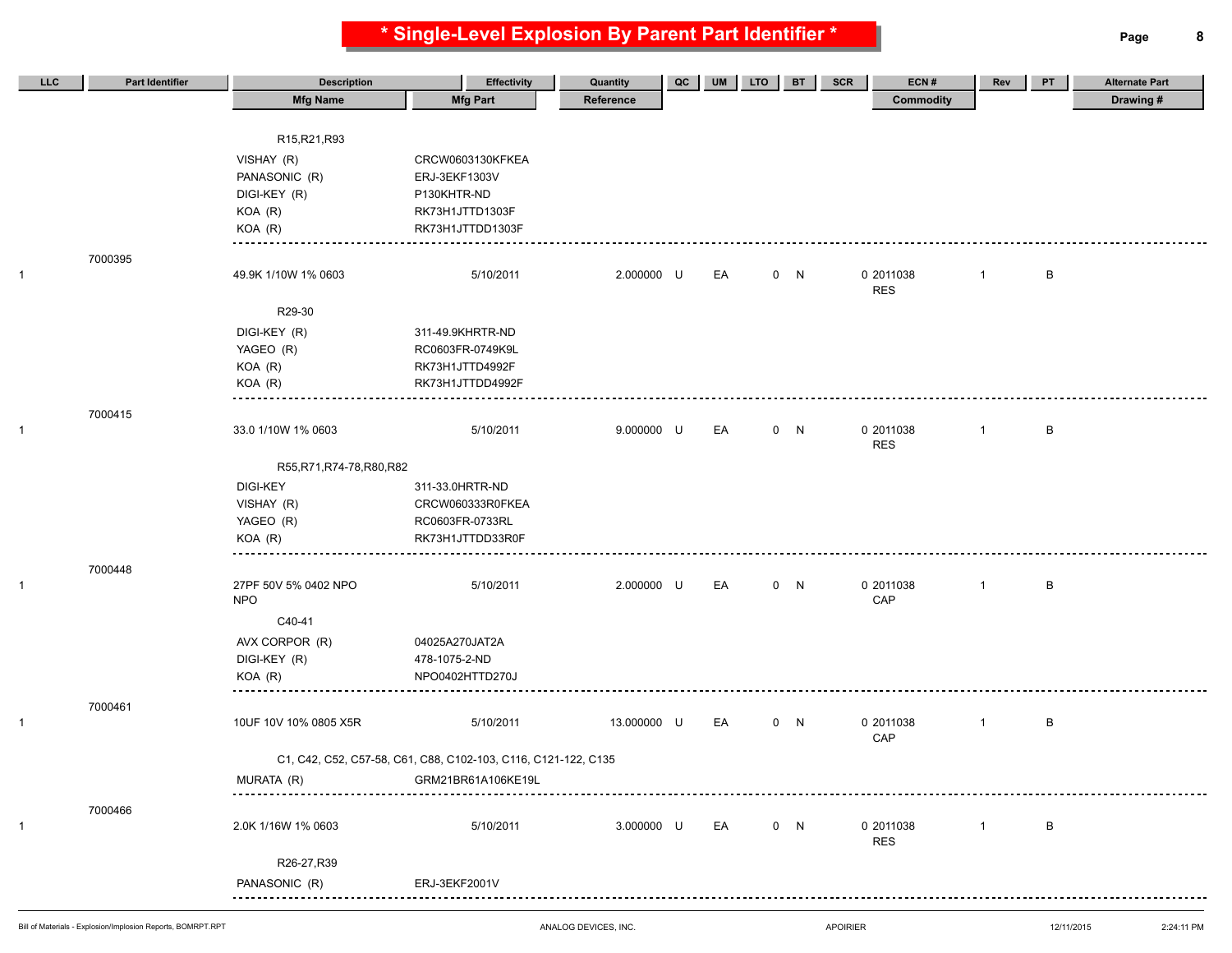**\* Single-Level Explosion By Parent Part Identifier \* Page 9**

| <b>Mfg Part</b><br>Drawing#<br><b>Mfg Name</b><br>Reference<br><b>Commodity</b><br>7000534<br>200MA BAT54 SOT23D<br>5/10/2011<br>3.000000 U<br>EA<br>0 N<br>0 2011038<br>1.0<br>B<br>$\mathbf{1}$<br>SCHOTTKY 30V SINGLE<br><b>DIO</b><br>D3-5<br>MOUSER (R)<br>512-BAT54<br>FAIRCHILD (R)<br>BAT54<br>-------------<br>7000539<br>5/10/2011<br>1.000000 U<br>EA<br>0 N<br>0 2011038<br>B<br>$\mathbf{1}$<br>18K 1/16W 5% 0402<br>$\mathbf{1}$<br><b>RES</b><br><b>R42</b><br>DIGI-KEY (R)<br>311-18KJRCT-ND<br>YAGEO (R)<br>RC0402JR-0718KL<br>$KOA$ $(R)$<br>RK73B1ETTP183J<br>7000553<br>$\mathbf{1}$<br>5A MBRS540T3G SMC<br>12/13/2010<br>1.000000 U<br>EA<br>0 N<br>0<br>1.0<br>B<br><b>DIO</b><br>SCHOT_RECT<br>D <sub>1</sub><br>ON SEMICON (R)<br>MBRS540T3G<br>DIGI-KEY (R)<br>MBRS540T3GOSCT-ND<br>7000555<br>15KV PGB1010603 0603<br>5/10/2011<br>3.000000 U<br>EA<br>0 N<br>0 2011038<br>1.0<br>B<br>$\mathbf{1}$<br><b>ESD SUPPRESSOR</b><br><b>DIO</b><br>U33-U35<br>DIGI-KEY (R)<br>F2594TR-ND<br>LITTELFUSE (R)<br>PGB1010603MR<br>LITTELFUSE (R)<br>PGB1010603NR<br>7000556<br>$\mathbf{1}$<br>VARISTOR V5.5MLA 30A 0603<br>5/10/2011<br>2.000000 U<br>EA<br>0 N<br>0 2011038<br>$\mathbf{1}$<br>B<br><b>RES</b><br><b>TRANSIENT PROTECTION</b><br>D8, D12<br>F2214TR-ND<br>DIGI-KEY (R)<br>LITTELFUSE (R)<br>V5.5MLA0603<br>LITTELFUSE (R)<br>V5.5MLA0603H<br>7000557<br>1.000000 U<br>0 N | LLC          | <b>Part Identifier</b> | <b>Description</b> | <b>Effectivity</b> | Quantity | QC | <b>UM</b> | <b>LTO</b> | <b>BT</b> | SCR<br>ECN# | Rev          | PT | <b>Alternate Part</b> |
|---------------------------------------------------------------------------------------------------------------------------------------------------------------------------------------------------------------------------------------------------------------------------------------------------------------------------------------------------------------------------------------------------------------------------------------------------------------------------------------------------------------------------------------------------------------------------------------------------------------------------------------------------------------------------------------------------------------------------------------------------------------------------------------------------------------------------------------------------------------------------------------------------------------------------------------------------------------------------------------------------------------------------------------------------------------------------------------------------------------------------------------------------------------------------------------------------------------------------------------------------------------------------------------------------------------------------------------------------------------------------------------------------------------|--------------|------------------------|--------------------|--------------------|----------|----|-----------|------------|-----------|-------------|--------------|----|-----------------------|
|                                                                                                                                                                                                                                                                                                                                                                                                                                                                                                                                                                                                                                                                                                                                                                                                                                                                                                                                                                                                                                                                                                                                                                                                                                                                                                                                                                                                               |              |                        |                    |                    |          |    |           |            |           |             |              |    |                       |
|                                                                                                                                                                                                                                                                                                                                                                                                                                                                                                                                                                                                                                                                                                                                                                                                                                                                                                                                                                                                                                                                                                                                                                                                                                                                                                                                                                                                               |              |                        |                    |                    |          |    |           |            |           |             |              |    |                       |
|                                                                                                                                                                                                                                                                                                                                                                                                                                                                                                                                                                                                                                                                                                                                                                                                                                                                                                                                                                                                                                                                                                                                                                                                                                                                                                                                                                                                               |              |                        |                    |                    |          |    |           |            |           |             |              |    |                       |
|                                                                                                                                                                                                                                                                                                                                                                                                                                                                                                                                                                                                                                                                                                                                                                                                                                                                                                                                                                                                                                                                                                                                                                                                                                                                                                                                                                                                               |              |                        |                    |                    |          |    |           |            |           |             |              |    |                       |
|                                                                                                                                                                                                                                                                                                                                                                                                                                                                                                                                                                                                                                                                                                                                                                                                                                                                                                                                                                                                                                                                                                                                                                                                                                                                                                                                                                                                               |              |                        |                    |                    |          |    |           |            |           |             |              |    |                       |
|                                                                                                                                                                                                                                                                                                                                                                                                                                                                                                                                                                                                                                                                                                                                                                                                                                                                                                                                                                                                                                                                                                                                                                                                                                                                                                                                                                                                               |              |                        |                    |                    |          |    |           |            |           |             |              |    |                       |
|                                                                                                                                                                                                                                                                                                                                                                                                                                                                                                                                                                                                                                                                                                                                                                                                                                                                                                                                                                                                                                                                                                                                                                                                                                                                                                                                                                                                               |              |                        |                    |                    |          |    |           |            |           |             |              |    |                       |
|                                                                                                                                                                                                                                                                                                                                                                                                                                                                                                                                                                                                                                                                                                                                                                                                                                                                                                                                                                                                                                                                                                                                                                                                                                                                                                                                                                                                               |              |                        |                    |                    |          |    |           |            |           |             |              |    |                       |
|                                                                                                                                                                                                                                                                                                                                                                                                                                                                                                                                                                                                                                                                                                                                                                                                                                                                                                                                                                                                                                                                                                                                                                                                                                                                                                                                                                                                               |              |                        |                    |                    |          |    |           |            |           |             |              |    |                       |
|                                                                                                                                                                                                                                                                                                                                                                                                                                                                                                                                                                                                                                                                                                                                                                                                                                                                                                                                                                                                                                                                                                                                                                                                                                                                                                                                                                                                               |              |                        |                    |                    |          |    |           |            |           |             |              |    |                       |
|                                                                                                                                                                                                                                                                                                                                                                                                                                                                                                                                                                                                                                                                                                                                                                                                                                                                                                                                                                                                                                                                                                                                                                                                                                                                                                                                                                                                               |              |                        |                    |                    |          |    |           |            |           |             |              |    |                       |
|                                                                                                                                                                                                                                                                                                                                                                                                                                                                                                                                                                                                                                                                                                                                                                                                                                                                                                                                                                                                                                                                                                                                                                                                                                                                                                                                                                                                               |              |                        |                    |                    |          |    |           |            |           |             |              |    |                       |
|                                                                                                                                                                                                                                                                                                                                                                                                                                                                                                                                                                                                                                                                                                                                                                                                                                                                                                                                                                                                                                                                                                                                                                                                                                                                                                                                                                                                               |              |                        |                    |                    |          |    |           |            |           |             |              |    |                       |
|                                                                                                                                                                                                                                                                                                                                                                                                                                                                                                                                                                                                                                                                                                                                                                                                                                                                                                                                                                                                                                                                                                                                                                                                                                                                                                                                                                                                               |              |                        |                    |                    |          |    |           |            |           |             |              |    |                       |
|                                                                                                                                                                                                                                                                                                                                                                                                                                                                                                                                                                                                                                                                                                                                                                                                                                                                                                                                                                                                                                                                                                                                                                                                                                                                                                                                                                                                               |              |                        |                    |                    |          |    |           |            |           |             |              |    |                       |
|                                                                                                                                                                                                                                                                                                                                                                                                                                                                                                                                                                                                                                                                                                                                                                                                                                                                                                                                                                                                                                                                                                                                                                                                                                                                                                                                                                                                               |              |                        |                    |                    |          |    |           |            |           |             |              |    |                       |
|                                                                                                                                                                                                                                                                                                                                                                                                                                                                                                                                                                                                                                                                                                                                                                                                                                                                                                                                                                                                                                                                                                                                                                                                                                                                                                                                                                                                               |              |                        |                    |                    |          |    |           |            |           |             |              |    |                       |
|                                                                                                                                                                                                                                                                                                                                                                                                                                                                                                                                                                                                                                                                                                                                                                                                                                                                                                                                                                                                                                                                                                                                                                                                                                                                                                                                                                                                               |              |                        |                    |                    |          |    |           |            |           |             |              |    |                       |
|                                                                                                                                                                                                                                                                                                                                                                                                                                                                                                                                                                                                                                                                                                                                                                                                                                                                                                                                                                                                                                                                                                                                                                                                                                                                                                                                                                                                               |              |                        |                    |                    |          |    |           |            |           |             |              |    |                       |
|                                                                                                                                                                                                                                                                                                                                                                                                                                                                                                                                                                                                                                                                                                                                                                                                                                                                                                                                                                                                                                                                                                                                                                                                                                                                                                                                                                                                               |              |                        |                    |                    |          |    |           |            |           |             |              |    |                       |
|                                                                                                                                                                                                                                                                                                                                                                                                                                                                                                                                                                                                                                                                                                                                                                                                                                                                                                                                                                                                                                                                                                                                                                                                                                                                                                                                                                                                               |              |                        |                    |                    |          |    |           |            |           |             |              |    |                       |
|                                                                                                                                                                                                                                                                                                                                                                                                                                                                                                                                                                                                                                                                                                                                                                                                                                                                                                                                                                                                                                                                                                                                                                                                                                                                                                                                                                                                               |              |                        |                    |                    |          |    |           |            |           |             |              |    |                       |
|                                                                                                                                                                                                                                                                                                                                                                                                                                                                                                                                                                                                                                                                                                                                                                                                                                                                                                                                                                                                                                                                                                                                                                                                                                                                                                                                                                                                               |              |                        |                    |                    |          |    |           |            |           |             |              |    |                       |
|                                                                                                                                                                                                                                                                                                                                                                                                                                                                                                                                                                                                                                                                                                                                                                                                                                                                                                                                                                                                                                                                                                                                                                                                                                                                                                                                                                                                               |              |                        |                    |                    |          |    |           |            |           |             |              |    |                       |
|                                                                                                                                                                                                                                                                                                                                                                                                                                                                                                                                                                                                                                                                                                                                                                                                                                                                                                                                                                                                                                                                                                                                                                                                                                                                                                                                                                                                               |              |                        |                    |                    |          |    |           |            |           |             |              |    |                       |
|                                                                                                                                                                                                                                                                                                                                                                                                                                                                                                                                                                                                                                                                                                                                                                                                                                                                                                                                                                                                                                                                                                                                                                                                                                                                                                                                                                                                               |              |                        |                    |                    |          |    |           |            |           |             |              |    |                       |
|                                                                                                                                                                                                                                                                                                                                                                                                                                                                                                                                                                                                                                                                                                                                                                                                                                                                                                                                                                                                                                                                                                                                                                                                                                                                                                                                                                                                               |              |                        |                    |                    |          |    |           |            |           |             |              |    |                       |
|                                                                                                                                                                                                                                                                                                                                                                                                                                                                                                                                                                                                                                                                                                                                                                                                                                                                                                                                                                                                                                                                                                                                                                                                                                                                                                                                                                                                               |              |                        |                    |                    |          |    |           |            |           |             |              |    |                       |
|                                                                                                                                                                                                                                                                                                                                                                                                                                                                                                                                                                                                                                                                                                                                                                                                                                                                                                                                                                                                                                                                                                                                                                                                                                                                                                                                                                                                               |              |                        |                    |                    |          |    |           |            |           |             |              |    |                       |
|                                                                                                                                                                                                                                                                                                                                                                                                                                                                                                                                                                                                                                                                                                                                                                                                                                                                                                                                                                                                                                                                                                                                                                                                                                                                                                                                                                                                               |              |                        |                    |                    |          |    |           |            |           |             |              |    |                       |
|                                                                                                                                                                                                                                                                                                                                                                                                                                                                                                                                                                                                                                                                                                                                                                                                                                                                                                                                                                                                                                                                                                                                                                                                                                                                                                                                                                                                               |              |                        |                    |                    |          |    |           |            |           |             |              |    |                       |
|                                                                                                                                                                                                                                                                                                                                                                                                                                                                                                                                                                                                                                                                                                                                                                                                                                                                                                                                                                                                                                                                                                                                                                                                                                                                                                                                                                                                               |              |                        |                    |                    |          |    |           |            |           |             |              |    |                       |
|                                                                                                                                                                                                                                                                                                                                                                                                                                                                                                                                                                                                                                                                                                                                                                                                                                                                                                                                                                                                                                                                                                                                                                                                                                                                                                                                                                                                               |              |                        |                    |                    |          |    |           |            |           |             |              |    |                       |
|                                                                                                                                                                                                                                                                                                                                                                                                                                                                                                                                                                                                                                                                                                                                                                                                                                                                                                                                                                                                                                                                                                                                                                                                                                                                                                                                                                                                               |              |                        |                    |                    |          |    |           |            |           |             |              |    |                       |
| OVERCURRENT PROTECTION<br><b>RES</b>                                                                                                                                                                                                                                                                                                                                                                                                                                                                                                                                                                                                                                                                                                                                                                                                                                                                                                                                                                                                                                                                                                                                                                                                                                                                                                                                                                          | $\mathbf{1}$ |                        | PTC 0.5A 1206      | 5/10/2011          |          |    | EA        |            |           | 0 2011038   | $\mathbf{1}$ | B  |                       |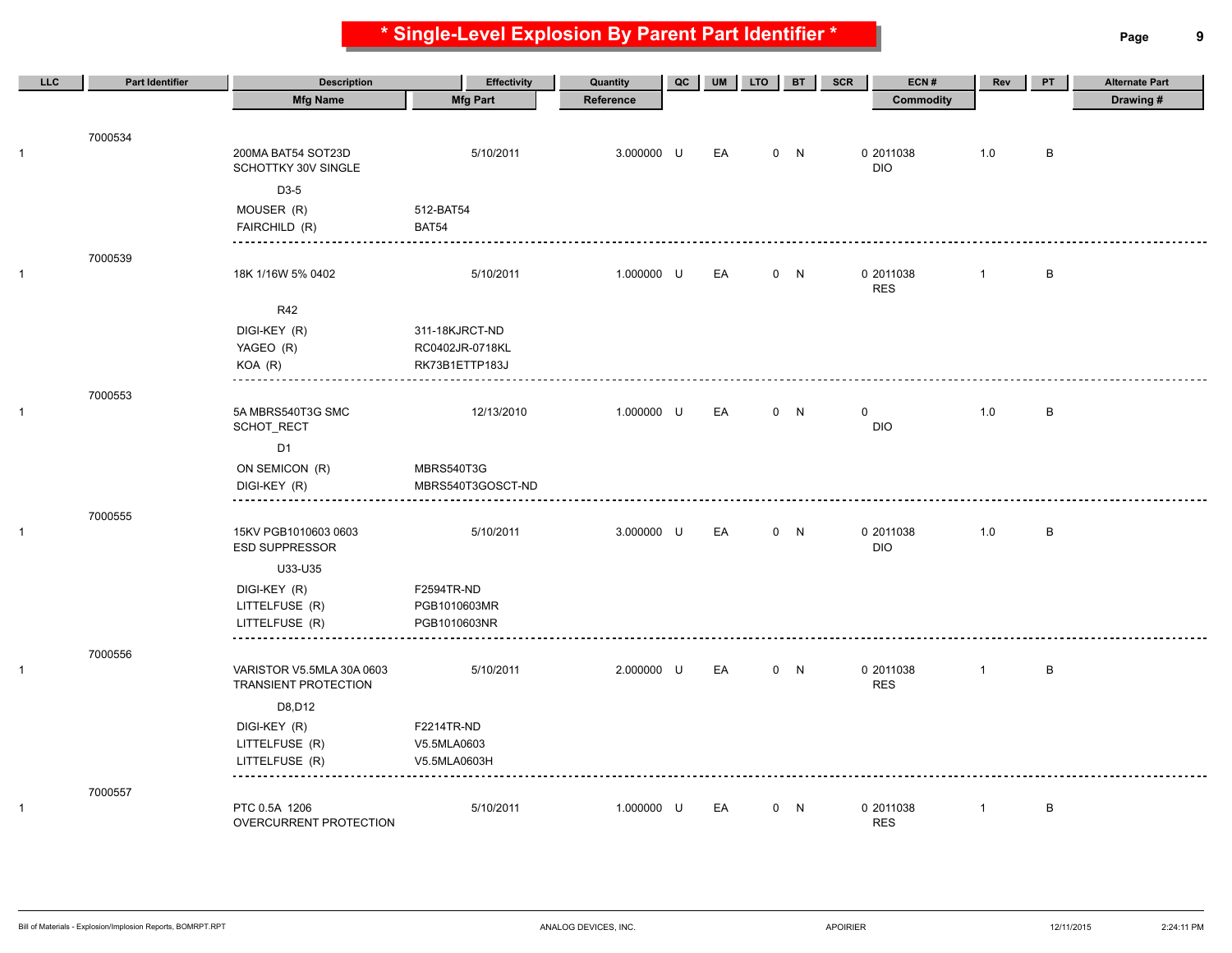**\* Single-Level Explosion By Parent Part Identifier \* Page 10**

| LLC          | Part Identifier | <b>Description</b>     | <b>Effectivity</b> | Quantity   | QC | UM | <b>LTO</b> | <b>BT</b> | ECN#<br>SCR      | Rev            | PT           | <b>Alternate Part</b> |
|--------------|-----------------|------------------------|--------------------|------------|----|----|------------|-----------|------------------|----------------|--------------|-----------------------|
|              |                 | <b>Mfg Name</b>        | <b>Mfg Part</b>    | Reference  |    |    |            |           | <b>Commodity</b> |                |              | Drawing#              |
|              |                 |                        |                    |            |    |    |            |           |                  |                |              |                       |
|              |                 | U30                    |                    |            |    |    |            |           |                  |                |              |                       |
|              |                 | LITTELFUSE (R)         | 1206L050-C         |            |    |    |            |           |                  |                |              |                       |
|              |                 | LITTELFUSE (R)         | 1206L050YR         |            |    |    |            |           |                  |                |              |                       |
|              |                 | DIGI-KEY (R)           | F2112TR-ND         |            |    |    |            |           |                  |                |              |                       |
|              |                 |                        |                    |            |    |    |            |           |                  |                |              |                       |
| $\mathbf{1}$ | 7000566         | 33.0K 1/16W 1% 0402    | 5/10/2011          | 1.000000 U |    | EA |            | 0 N       | 0 2011038        | $\overline{1}$ | B            |                       |
|              |                 |                        |                    |            |    |    |            |           | <b>RES</b>       |                |              |                       |
|              |                 | R49                    |                    |            |    |    |            |           |                  |                |              |                       |
|              |                 | <b>ROHM</b>            | MCR01MZPF3302      |            |    |    |            |           |                  |                |              |                       |
|              |                 | <b>DIGI-KEY</b>        | RHM33.0KLCT-ND     |            |    |    |            |           |                  |                |              |                       |
|              |                 | <b>DIGI-KEY</b>        | RHM33.0KLTR-ND     |            |    |    |            |           |                  |                |              |                       |
|              |                 |                        |                    |            |    |    |            |           |                  |                |              |                       |
|              | 7000567         |                        |                    |            |    |    |            |           |                  |                |              |                       |
| $\mathbf{1}$ |                 | 47.0K 1/16W 1% 0402    | 5/10/2011          | 2.000000 U |    | EA |            | 0 N       | 0 2011038        | $\mathbf{1}$   | $\,$ B       |                       |
|              |                 |                        |                    |            |    |    |            |           | <b>RES</b>       |                |              |                       |
|              |                 | <b>R2,R8</b>           |                    |            |    |    |            |           |                  |                |              |                       |
|              |                 | <b>ROHM</b>            | MCR01MZPF4702      |            |    |    |            |           |                  |                |              |                       |
|              |                 | DIGI-KEY               | RHM47.0KLCT-ND     |            |    |    |            |           |                  |                |              |                       |
|              |                 | <b>DIGI-KEY</b>        | RHM47.0KLTR-ND     |            |    |    |            |           |                  |                |              |                       |
|              | 7000571         |                        |                    |            |    |    |            |           |                  |                |              |                       |
| $\mathbf{1}$ |                 | 1.0K 1/16W 1% 0402     | 5/10/2011          | 2.000000 U |    | EA |            | 0 N       | 0 2011038        | $\overline{1}$ | $\sf B$      |                       |
|              |                 |                        |                    |            |    |    |            |           | <b>RES</b>       |                |              |                       |
|              |                 | R4,R10                 |                    |            |    |    |            |           |                  |                |              |                       |
|              |                 | PANASONIC (R)          | ERJ-2RKF1001X      |            |    |    |            |           |                  |                |              |                       |
|              |                 | DIGI-KEY (R)           | P1.00KLCT-ND       |            |    |    |            |           |                  |                |              |                       |
|              |                 | DIGI-KEY (R)           | P1.00KLTR-ND       |            |    |    |            |           |                  |                |              |                       |
|              |                 |                        |                    |            |    |    |            |           |                  |                |              |                       |
|              | 7000590         |                        |                    |            |    |    |            |           |                  |                |              |                       |
| 1            |                 | 100K 1/16W 5% 0402     | 5/10/2011          | 3.000000 U |    | EA |            | 0 N       | 0 2011038        | $\overline{1}$ | $\, {\sf B}$ |                       |
|              |                 |                        |                    |            |    |    |            |           | <b>RES</b>       |                |              |                       |
|              |                 | R44-45, R47            |                    |            |    |    |            |           |                  |                |              |                       |
|              |                 | DIGI-KEY (R)           | 541-100KJCT-ND     |            |    |    |            |           |                  |                |              |                       |
|              |                 | DIGI-KEY (R)           | 541-100KJTR-ND     |            |    |    |            |           |                  |                |              |                       |
|              |                 | VISHAY (R)             | CRCW0402100KJNED   |            |    |    |            |           |                  |                |              |                       |
|              | 7000607         |                        |                    |            |    |    |            |           |                  |                |              |                       |
| 1            |                 | 2.2UF 25V 10% 0805 X7R | 5/10/2011          | 4.000000 U |    | EA |            | 0 N       | 0 2011038        | $\mathbf{1}$   | B            |                       |
|              |                 | X7R                    |                    |            |    |    |            |           | CAP              |                |              |                       |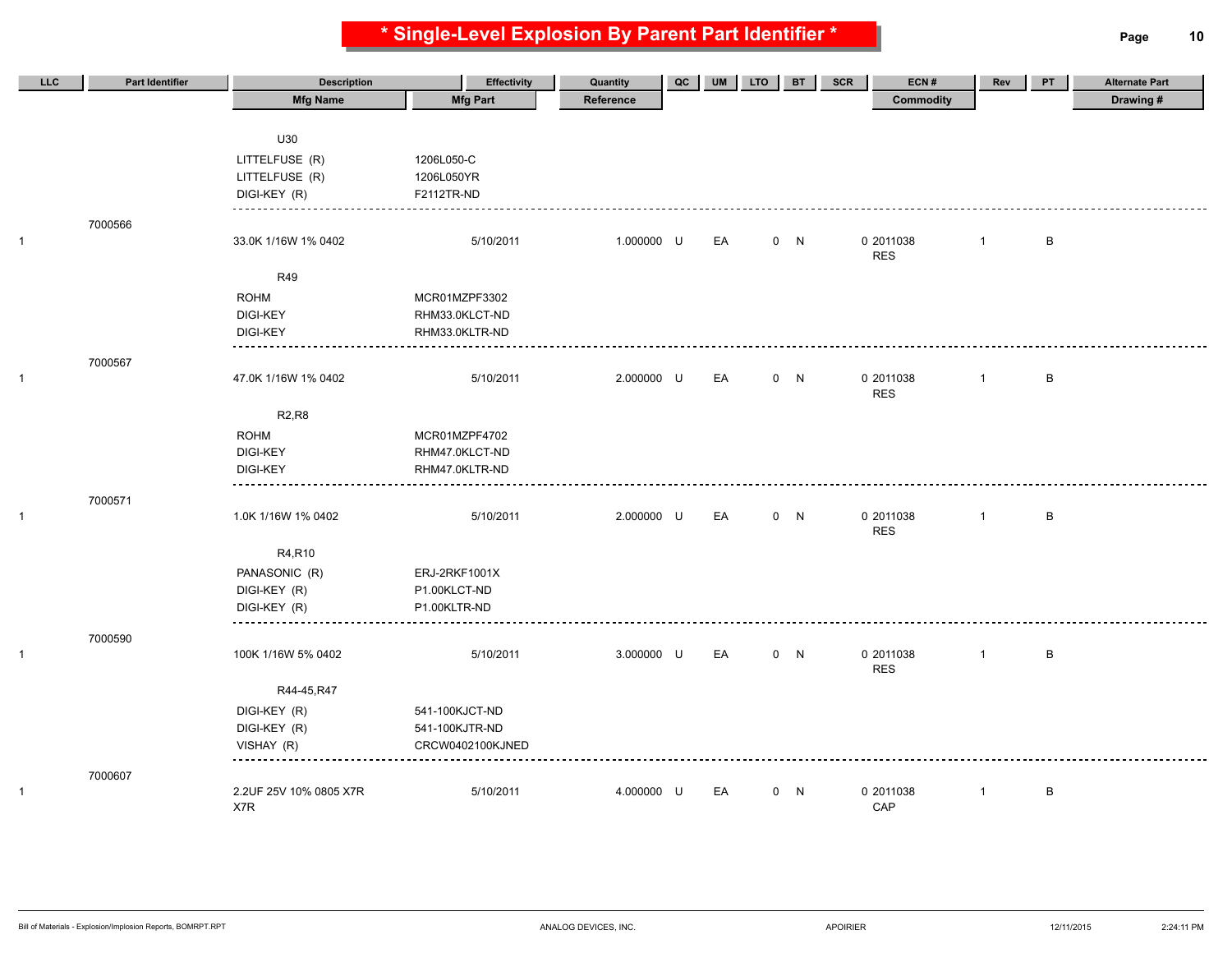**\* Single-Level Explosion By Parent Part Identifier \* Page 11**

| LLC          | <b>Part Identifier</b> | <b>Description</b>                  | <b>Effectivity</b>             | Quantity   | QC | <b>UM</b> | <b>LTO</b> | <b>BT</b> | ECN#<br>SCR             | Rev            | PT | <b>Alternate Part</b> |
|--------------|------------------------|-------------------------------------|--------------------------------|------------|----|-----------|------------|-----------|-------------------------|----------------|----|-----------------------|
|              |                        | <b>Mfg Name</b>                     | <b>Mfg Part</b>                | Reference  |    |           |            |           | <b>Commodity</b>        |                |    | Drawing#              |
|              |                        |                                     |                                |            |    |           |            |           |                         |                |    |                       |
|              |                        | C29-30, C133-134                    |                                |            |    |           |            |           |                         |                |    |                       |
|              |                        | DIGI-KEY (R)                        | 445-6860-2-ND                  |            |    |           |            |           |                         |                |    |                       |
|              |                        | DIGI-KEY (R)                        | 490-3331-1-ND                  |            |    |           |            |           |                         |                |    |                       |
|              |                        | DIGI-KEY (R)                        | 490-3331-2-ND                  |            |    |           |            |           |                         |                |    |                       |
|              |                        | TDK (R)                             | C2012X7R1E225K                 |            |    |           |            |           |                         |                |    |                       |
|              |                        | MURATA (R)                          | GRM21BR71E225KA73L             |            |    |           |            |           |                         |                |    |                       |
|              | 7000650                |                                     |                                |            |    |           |            |           |                         |                |    |                       |
| $\mathbf{1}$ |                        | 40K 1/16W 0.1% 0402                 | 5/10/2011                      | 1.000000 U |    | EA        |            | 0 N       | 0 2011038               | $\overline{1}$ | B  |                       |
|              |                        |                                     |                                |            |    |           |            |           | <b>RES</b>              |                |    |                       |
|              |                        | R <sub>100</sub>                    |                                |            |    |           |            |           |                         |                |    |                       |
|              |                        | STACKPOLE (R)                       | RNC 10 T9 40K 0.1% R           |            |    |           |            |           |                         |                |    |                       |
|              |                        | <b>DIGI-KEY</b>                     | RNC10T940K0.1%R-ND             |            |    |           |            |           |                         |                |    |                       |
|              | 7000651                |                                     |                                |            |    |           |            |           |                         |                |    |                       |
| $\mathbf{1}$ |                        | 50K 1/16W 0.5% 0402                 | 5/10/2011                      | 3.000000 U |    | EA        |            | 0 N       | 0 2011038               | $\overline{1}$ | B  |                       |
|              |                        |                                     |                                |            |    |           |            |           | <b>RES</b>              |                |    |                       |
|              |                        | R16, R22, R96                       |                                |            |    |           |            |           |                         |                |    |                       |
|              |                        | STACKPOLE (R)                       | RNC 10 T9 50K 0.5% I           |            |    |           |            |           |                         |                |    |                       |
|              |                        | <b>SUSUMU</b>                       | RR0510P-4992-D                 |            |    |           |            |           |                         |                |    |                       |
|              |                        | <b>DIGIKEY</b>                      | RR05P49.9KDCT-ND               |            |    |           |            |           |                         |                |    |                       |
|              | 7000659                |                                     |                                |            |    |           |            |           |                         |                |    |                       |
| $\mathbf{1}$ |                        | 18PF 50V 5% 0402 NP0                | 5/10/2011                      | 4.000000 U |    | EA        |            | 0 N       | 0 2011038               | $\mathbf{1}$   | B  |                       |
|              |                        |                                     |                                |            |    |           |            |           | CAP                     |                |    |                       |
|              |                        | C86-87, C91, C94                    |                                |            |    |           |            |           |                         |                |    |                       |
|              |                        | AVX CORPOR (R)                      | 04025A180JAT2A                 |            |    |           |            |           |                         |                |    |                       |
|              |                        | DIGI-KEY (R)                        | 478-1073-1-ND                  |            |    |           |            |           |                         |                |    |                       |
|              |                        | DIGI-KEY (R)                        | 478-1073-2-ND                  |            |    |           |            |           |                         |                |    |                       |
|              |                        | DIGI-KEY (R)                        | 490-1281-1-ND                  |            |    |           |            |           |                         |                |    |                       |
|              |                        | DIGI-KEY (R)<br>DIGI-KEY (R)        | 490-1281-2-ND<br>587-1950-2-ND |            |    |           |            |           |                         |                |    |                       |
|              |                        | Murata                              | GRM1555C1H180JA01D             |            |    |           |            |           |                         |                |    |                       |
|              |                        | MURATA (R)                          | GRM1555C1H180JZ01D             |            |    |           |            |           |                         |                |    |                       |
|              |                        | TAIYO YUDE (R)                      | <b>UMK105CG180JV-F</b>         |            |    |           |            |           |                         |                |    |                       |
|              |                        |                                     |                                |            |    |           |            |           |                         |                |    |                       |
|              | 7000660                |                                     |                                |            |    |           |            |           |                         |                |    |                       |
| $\mathbf{1}$ |                        | 33 1/16W 5% RNS003<br><b>SERIES</b> | 5/10/2011                      | 4.000000 U |    | EA        |            | 0 N       | 0 2011038<br><b>RNS</b> | 1.0            | B  |                       |
|              |                        | RA1-3, RA6                          |                                |            |    |           |            |           |                         |                |    |                       |
|              |                        |                                     |                                |            |    |           |            |           |                         |                |    |                       |
|              |                        | PANASONIC (R)                       | EXB-2HV330JV                   |            |    |           |            |           |                         |                |    |                       |
|              |                        | DIGI-KEY (R)                        | Y1330TR-ND                     |            |    |           |            |           |                         |                |    |                       |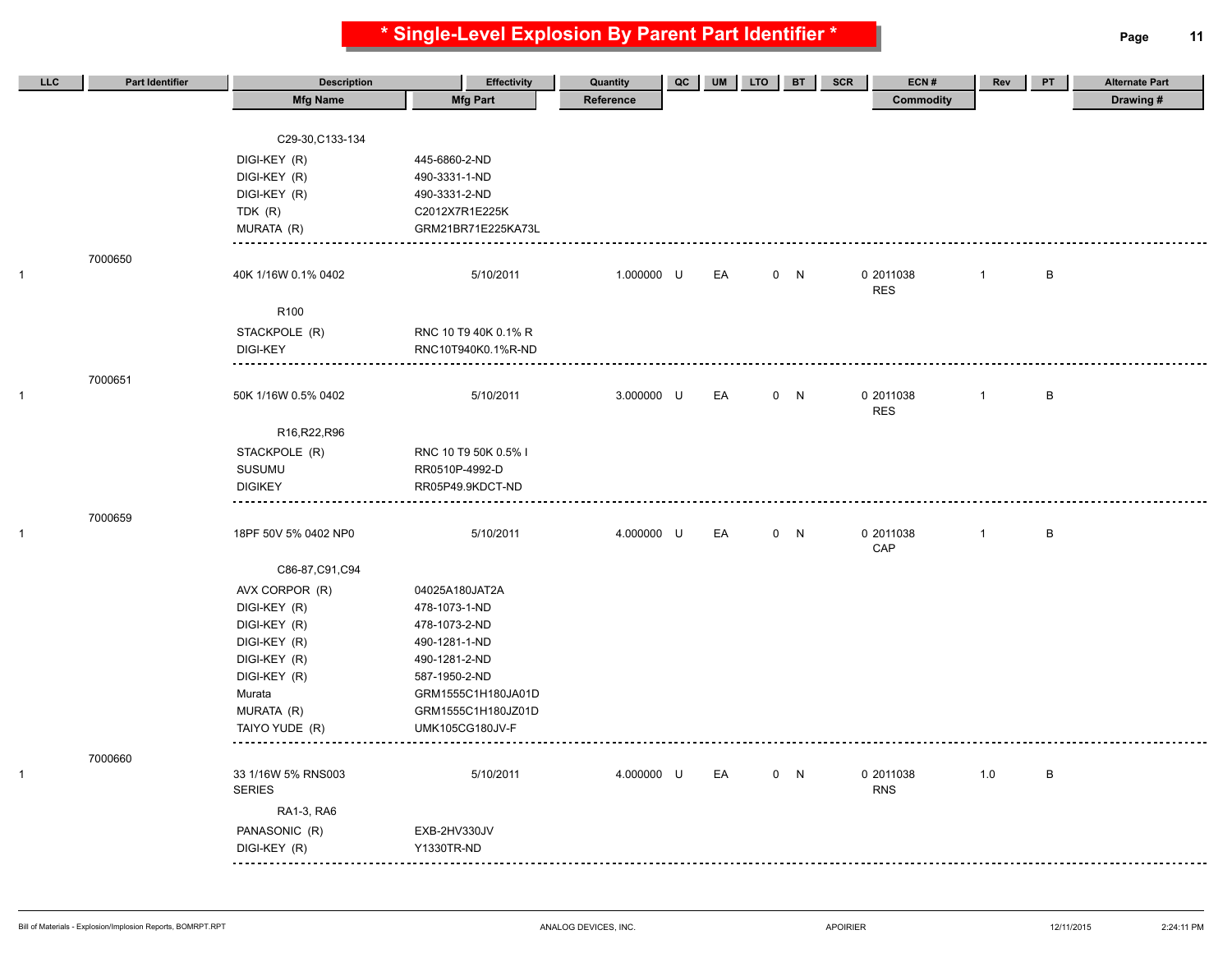**\* Single-Level Explosion By Parent Part Identifier \* Page 12**

| LLC | Part Identifier | <b>Description</b>                               | <b>Effectivity</b>                                                          | Quantity    | QC | <b>UM</b> | <b>LTO</b> | <b>BT</b> | SCR<br>ECN#             | Rev          | PT | <b>Alternate Part</b> |
|-----|-----------------|--------------------------------------------------|-----------------------------------------------------------------------------|-------------|----|-----------|------------|-----------|-------------------------|--------------|----|-----------------------|
|     |                 | <b>Mfg Name</b>                                  | <b>Mfg Part</b>                                                             | Reference   |    |           |            |           | <b>Commodity</b>        |              |    | Drawing#              |
|     |                 |                                                  |                                                                             |             |    |           |            |           |                         |              |    |                       |
|     | 7000661         |                                                  |                                                                             |             |    |           |            |           |                         |              |    |                       |
|     |                 | 33 1/32W 5% RNS005<br><b>SERIES</b>              | 5/10/2011                                                                   | 2.000000 U  |    | EA        |            | 0 N       | 0 2011038<br><b>RNS</b> | 1.0          | B  |                       |
|     |                 |                                                  |                                                                             |             |    |           |            |           |                         |              |    |                       |
|     |                 | <b>RA4-5</b>                                     |                                                                             |             |    |           |            |           |                         |              |    |                       |
|     |                 | PANASONIC (R)<br>DIGI-KEY (R)                    | EXB-28V330JX<br>Y7330CT-ND                                                  |             |    |           |            |           |                         |              |    |                       |
|     |                 | DIGI-KEY (R)                                     | Y7330TR-ND                                                                  |             |    |           |            |           |                         |              |    |                       |
|     |                 |                                                  |                                                                             |             |    |           |            |           |                         |              |    |                       |
|     | 7000663         |                                                  |                                                                             |             |    |           |            |           |                         |              |    |                       |
|     |                 | 0.01UF 25V 10% 0402 X7R<br>X7R                   | 5/10/2011                                                                   | 44.000000 U |    | EA        |            | 0 N       | 0 2011038<br>CAP        | $\mathbf{1}$ | В  |                       |
|     |                 | C4, C8, C10, C12-14, C16, C18, C21-26, C28, C32- |                                                                             |             |    |           |            |           |                         |              |    |                       |
|     |                 |                                                  | C37,C43,C45,C47,C49,C53,C55,C59,C62,C64,C66,C75,C79-84,C89-90,C93,C95,C96-9 |             |    |           |            |           |                         |              |    |                       |
|     |                 | $\overline{7}$                                   |                                                                             |             |    |           |            |           |                         |              |    |                       |
|     |                 | DIGI-KEY (R)                                     | 399-1278-1-ND                                                               |             |    |           |            |           |                         |              |    |                       |
|     |                 | KEMET (R)                                        | C0402C103K3RACTU                                                            |             |    |           |            |           |                         |              |    |                       |
|     |                 |                                                  |                                                                             |             |    |           |            |           |                         |              |    |                       |
|     | 7000664         | 30.0K 1/10W 1% 0603                              | 5/10/2011                                                                   | 2.000000 U  |    | EA        |            | 0 N       | 0 2011038               | $\mathbf{1}$ | В  |                       |
|     |                 |                                                  |                                                                             |             |    |           |            |           | <b>RES</b>              |              |    |                       |
|     |                 | R95,R99                                          |                                                                             |             |    |           |            |           |                         |              |    |                       |
|     |                 | DIGI-KEY                                         | 311-30.0KHRTR-ND                                                            |             |    |           |            |           |                         |              |    |                       |
|     |                 | YAGEO (R)                                        | RC0603FR-0730KL                                                             |             |    |           |            |           |                         |              |    |                       |
|     | 7000677         |                                                  |                                                                             |             |    |           |            |           |                         |              |    |                       |
|     |                 | 27K 1/16W 5% 0402                                | 5/10/2011                                                                   | 2.000000 U  |    | EA        |            | 0 N       | 0 2011038               | $\mathbf{1}$ | В  |                       |
|     |                 |                                                  |                                                                             |             |    |           |            |           | <b>RES</b>              |              |    |                       |
|     |                 | R5, R24                                          |                                                                             |             |    |           |            |           |                         |              |    |                       |
|     |                 | PANASONIC (R)                                    | ERJ-2GEJ273X                                                                |             |    |           |            |           |                         |              |    |                       |
|     |                 | DIGI-KEY                                         | P27KJCT-ND                                                                  |             |    |           |            |           |                         |              |    |                       |
|     |                 | <b>DIGI-KEY</b>                                  | P27KJTR-ND                                                                  |             |    |           |            |           |                         |              |    |                       |
|     |                 | ----------                                       |                                                                             |             |    |           |            |           |                         |              |    |                       |
|     | 7000683         | 1000PF 50V 5% 0402 NPO                           | 5/10/2011                                                                   | 4.000000 U  |    | EA        |            | 0 N       | 0 2011038               | $\mathbf{1}$ | B  |                       |
|     |                 | <b>NPO</b>                                       |                                                                             |             |    |           |            |           | CAP                     |              |    |                       |
|     |                 | C2-3, C6-7                                       |                                                                             |             |    |           |            |           |                         |              |    |                       |
|     |                 | DIGI-KEY (R)                                     | 490-3244-1-ND                                                               |             |    |           |            |           |                         |              |    |                       |
|     |                 | DIGI-KEY (R)                                     | 490-3244-2-ND                                                               |             |    |           |            |           |                         |              |    |                       |
|     |                 | MURATA (R)                                       | GRM1555C1H102JA01D                                                          |             |    |           |            |           |                         |              |    |                       |
|     |                 |                                                  |                                                                             |             |    |           |            |           |                         |              |    |                       |
|     | 7000718         |                                                  |                                                                             |             |    |           |            |           |                         |              |    |                       |
|     |                 | 30A GSOT05 SOT23-3<br>ESD SUPPRESSOR-5V          | 12/13/2010                                                                  | 1.000000 U  |    | EA        |            | 0 N       | 0<br><b>DIO</b>         | 1.0          | В  |                       |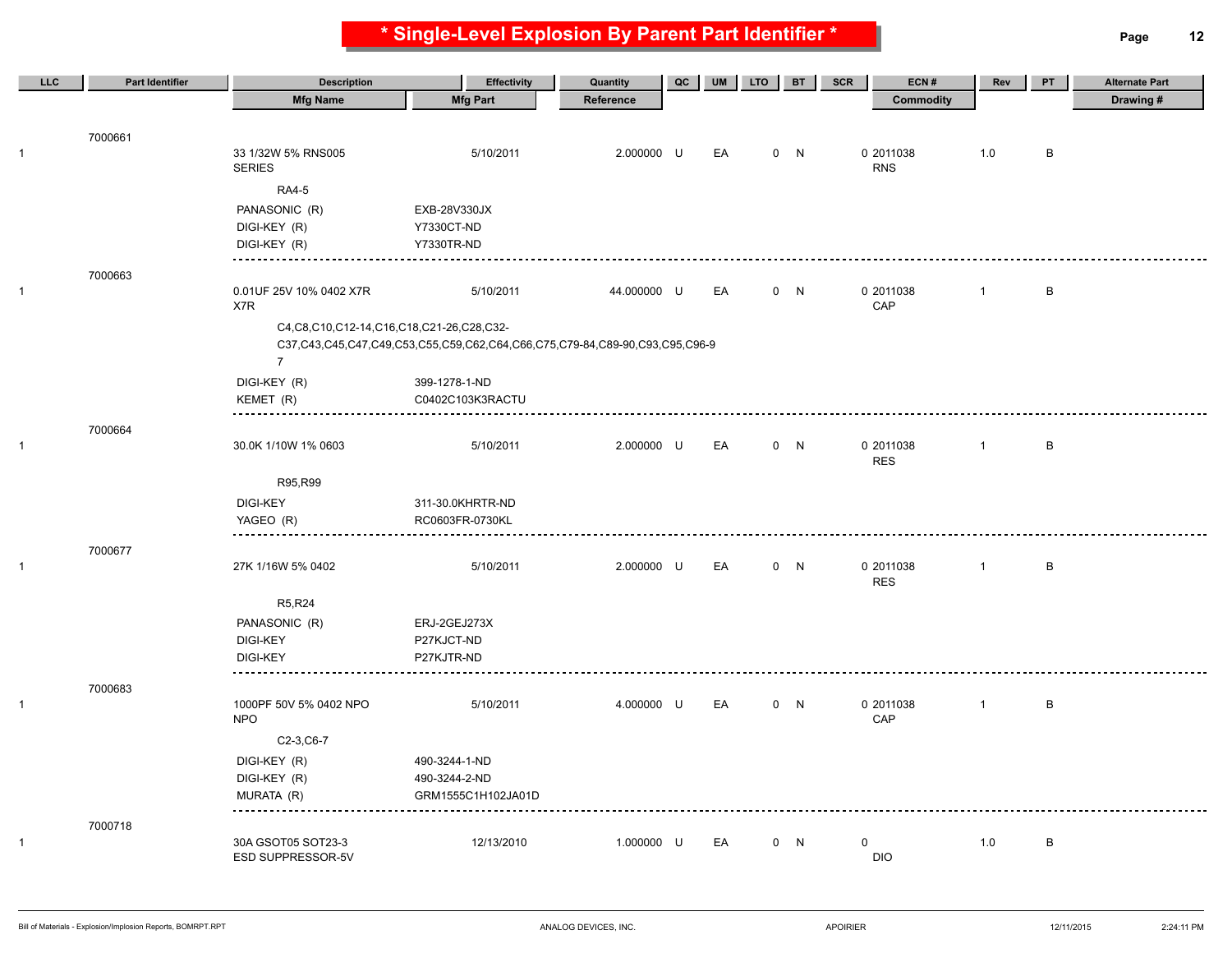**\* Single-Level Explosion By Parent Part Identifier \* Page 13**

| <b>LLC</b> | <b>Part Identifier</b> | <b>Description</b>                 | <b>Effectivity</b> | Quantity    | QC | <b>UM</b> | <b>LTO</b> | <b>BT</b> | <b>SCR</b><br>ECN# | Rev            | PT | <b>Alternate Part</b> |
|------------|------------------------|------------------------------------|--------------------|-------------|----|-----------|------------|-----------|--------------------|----------------|----|-----------------------|
|            |                        | <b>Mfg Name</b>                    | <b>Mfg Part</b>    | Reference   |    |           |            |           | <b>Commodity</b>   |                |    | Drawing #             |
|            |                        |                                    |                    |             |    |           |            |           |                    |                |    |                       |
|            |                        | U1                                 |                    |             |    |           |            |           |                    |                |    |                       |
|            |                        | DIGI-KEY (R)                       | 751-1416-1-ND      |             |    |           |            |           |                    |                |    |                       |
|            |                        | DIGI-KEY (R)                       | 751-1416-2-ND      |             |    |           |            |           |                    |                |    |                       |
|            |                        | VISHAY (R)                         | GSOT05-E3-08       |             |    |           |            |           |                    |                |    |                       |
|            |                        | DIGI-KEY (R)                       | GSOT05-E3-08TR-ND  |             |    |           |            |           |                    |                |    |                       |
|            |                        |                                    |                    |             |    |           |            |           |                    |                |    |                       |
| 1          | 7000724                | 220.0 1/10W 1% 0603                | 5/10/2011          | 9.000000 U  |    | EA        |            | 0 N       | 0 2011038          | $\overline{1}$ | B  |                       |
|            |                        |                                    |                    |             |    |           |            |           | <b>RES</b>         |                |    |                       |
|            |                        | R1, R11-12, R41, R64, R66, R88-R90 |                    |             |    |           |            |           |                    |                |    |                       |
|            |                        | PANASONIC (R)                      | ERJ-3EKF2200V      |             |    |           |            |           |                    |                |    |                       |
|            |                        | DIGI-KEY (R)                       | P220HTR-ND         |             |    |           |            |           |                    |                |    |                       |
|            |                        |                                    |                    |             |    |           |            |           |                    |                |    |                       |
|            | 7000750                |                                    |                    |             |    |           |            |           |                    |                |    |                       |
| 1          |                        | 4700PF 2A FIL_NFE61PT              | 5/10/2011          | 13.000000 U |    | EA        |            | 0 N       | 0 2011038          | 1.0            | В  |                       |
|            |                        | FILTER LC HIGH FREQ                |                    |             |    |           |            |           | FER                |                |    |                       |
|            |                        | F2-14                              |                    |             |    |           |            |           |                    |                |    |                       |
|            |                        | DIGI-KEY (R)                       | 490-2554-2-ND      |             |    |           |            |           |                    |                |    |                       |
|            |                        | MURATA (R)                         | NFE61PT472C1H9L    |             |    |           |            |           |                    |                |    |                       |
|            | 7000751                |                                    |                    |             |    |           |            |           |                    |                |    |                       |
| 1          |                        | 330UH 5% ZZZ                       | 5/10/2011          | 1.000000 U  |    | EA        |            | 0 N       | 0 2011038          | 1.0            | В  |                       |
|            |                        | 1812                               |                    |             |    |           |            |           | <b>IND</b>         |                |    |                       |
|            |                        | L3                                 |                    |             |    |           |            |           |                    |                |    |                       |
|            |                        | <b>DIGI KEY</b>                    | M8537TR-ND         |             |    |           |            |           |                    |                |    |                       |
|            |                        | <b>JW MILLER</b>                   | PM1812-331J-RC     |             |    |           |            |           |                    |                |    |                       |
|            |                        |                                    |                    |             |    |           |            |           |                    |                |    |                       |
| 1          | 7000752                | 56K 1/10W 5% 0603                  | 5/10/2011          | 3.000000 U  |    | EA        |            | 0 N       | 0 2011038          | $\mathbf{1}$   | В  |                       |
|            |                        |                                    |                    |             |    |           |            |           | <b>RES</b>         |                |    |                       |
|            |                        | R13, R28, R97                      |                    |             |    |           |            |           |                    |                |    |                       |
|            |                        | PANASONIC (R)                      | ERJ-3GEYJ563V      |             |    |           |            |           |                    |                |    |                       |
|            |                        | <b>DIGI KEY</b>                    | P56KGTR-ND         |             |    |           |            |           |                    |                |    |                       |
|            |                        |                                    |                    |             |    |           |            |           |                    |                |    |                       |
|            | 7000753                |                                    |                    |             |    |           |            |           |                    |                |    |                       |
| 1          |                        | 887.0 1/10W 1% 0603                | 5/10/2011          | 1.000000 U  |    | EA        |            | 0 N       | 0 2011038          | $\mathbf{1}$   | В  |                       |
|            |                        |                                    |                    |             |    |           |            |           | <b>RES</b>         |                |    |                       |
|            |                        | <b>R40</b>                         |                    |             |    |           |            |           |                    |                |    |                       |
|            |                        | <b>DIGIKEY</b>                     | 311-887HRTR-ND     |             |    |           |            |           |                    |                |    |                       |
|            |                        | YAGEO (R)                          | RC0603FR-07887RL   |             |    |           |            |           |                    |                |    |                       |
|            | 7000755                |                                    |                    |             |    |           |            |           |                    |                |    |                       |
| 1          |                        | 5A RCLAMP0524 DIO_RCLAMP0524       | 5/10/2011          | 7.000000 U  |    | EA        |            | 0 N       | 0 2011038          | 1.0            | В  |                       |
|            |                        | TVS ARRAY_4                        |                    |             |    |           |            |           | <b>DIO</b>         |                |    |                       |